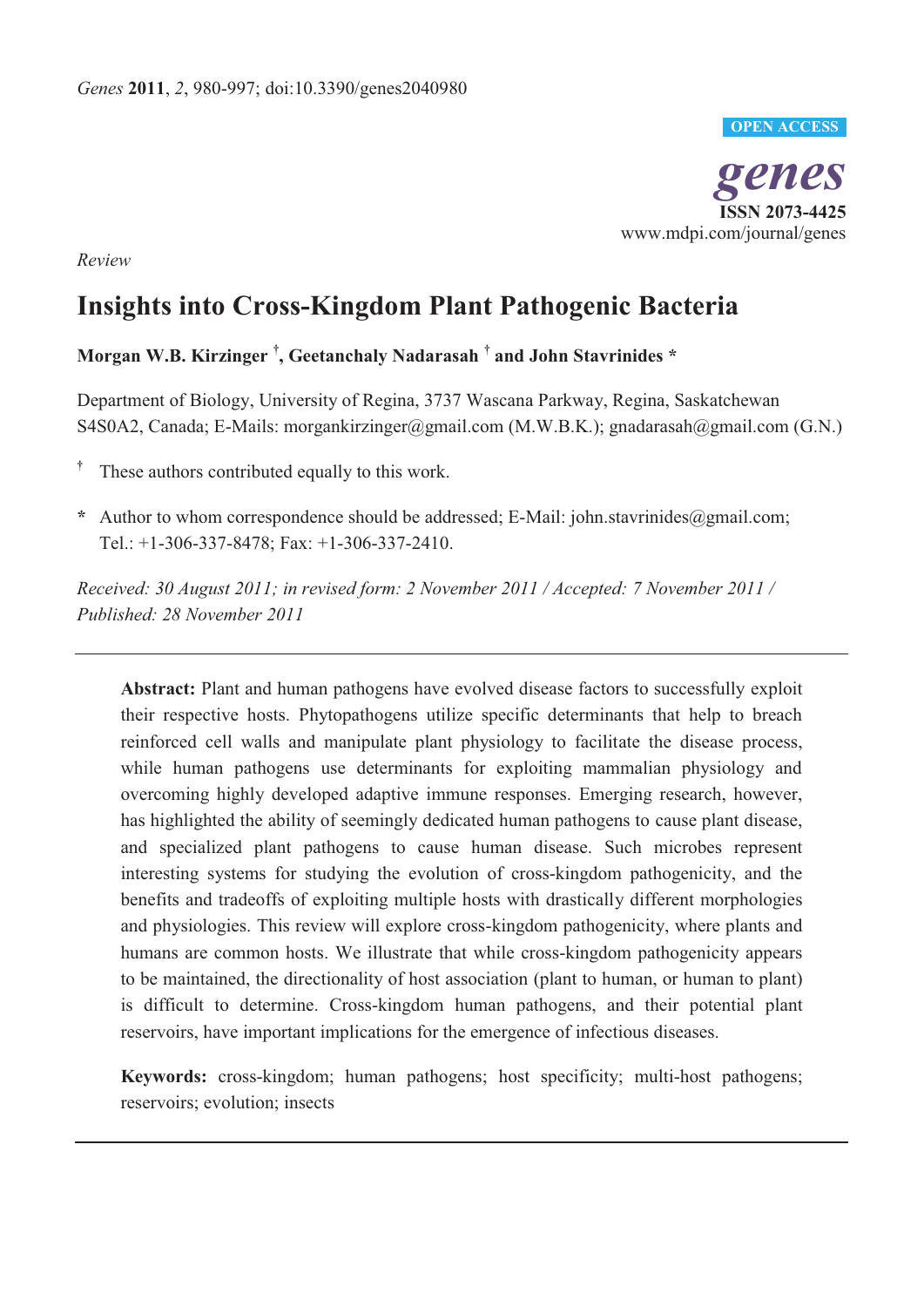### **1. Introduction**

Plant pathogenic bacteria are responsible for major economical losses in agricultural industries worldwide, prompting massive research efforts to understand their ecology, pathology and epidemiology. Studies of many agriculturally relevant pathogens like *Pseudomonas syringae*, *Xylella fastidiosa*, *Erwinia amylovora*, and *Xanthomonas campestris* [1-4] have revealed an extensive specialization to plant systems, including a wealth of plant-specific pathogenicity determinants such as type III secretion systems, plant hormone analogs, and enzymes that target plant-specific cell wall components [1,5-7]. Despite this, we often neglect the fact that the interactions of phytopathogenic bacteria are not confined to plants, and may include other organisms in the environment. Recent studies have begun to show that many plant pathogens have the capacity to colonize other hosts outside of the plant kingdom, including insects, animals, and humans [8,9].

Human pathogens are studied almost exclusively for their detrimental impact on human health. Pathogens such as *Escherichia coli*, *Listeria monocytogenes*, and *Campylobacter jejuni* possess a diverse set of genetic factors that enable pathogenicity, ranging from specialized secretion systems to toxins and adhesins, all of which are involved in manipulating or circumventing the human immune system [10-12]. We often consider these human pathogenic bacteria to be dedicated animal pathogens, causing disease and epidemics; yet, the constant interaction of human carriers with their environment predisposes these pathogens to alternative niches that include non-animal hosts. Not surprisingly, we have begun to discover that some animal pathogens, which are known to cause serious human diseases, also have plant pathogenic capabilities. The epidemiology and disease strategies of these pathogens, whether considered primarily a plant or human pathogen, are of particular interest from the perspectives of both the biology and evolution of cross-kingdom pathogenesis.

The disease strategies used by cross-kingdom pathogens to infect unrelated hosts are of particular interest since plant and animal hosts have distinctive physical barriers and defense responses. While specialists may have evolved dedicated factors for overcoming the physical barriers and innate defenses in a certain host, a cross-kingdom pathogen would require a diverse library of genes and disease strategies to overcome the specific defense obstacles of each of its hosts. This would either necessitate a suite of pathogenicity factors to enable attachment, disease development, and dispersal for each host, or a universal disease strategy in which the same suite of pathogenicity factors is used for all hosts. Signatures of host adaptation will be apparent in these determinants, which may include incremental mutations and genetic rearrangements, along with the acquisition of novel genetic elements that may contribute to virulence or host specificity [13]. The identification of these genetic determinants in cross-kingdom pathogens with both human- and plant-pathogenic potential can provide a better understanding of the evolution of phytopathogenicity, as well as the role of plants as potential reservoirs for clinically relevant bacteria.

This review will examine several bacterial pathogens that exhibit cross-kingdom pathogenicity, where both humans and plants are potential hosts (Table 1). We begin by exploring the pathogenicity of *Pantoea* and *Burkholderia*, which are commonly regarded as plant pathogens, but have been shown to cause human disease. We then examine the disease strategies of the human pathogens *Salmonella*, *Serratia*, *Enterobacter* and *Enterococcus*, which have been shown to have plant-pathogenic potential. We highlight what is known about the disease determinants and strategies for each pathogen in each of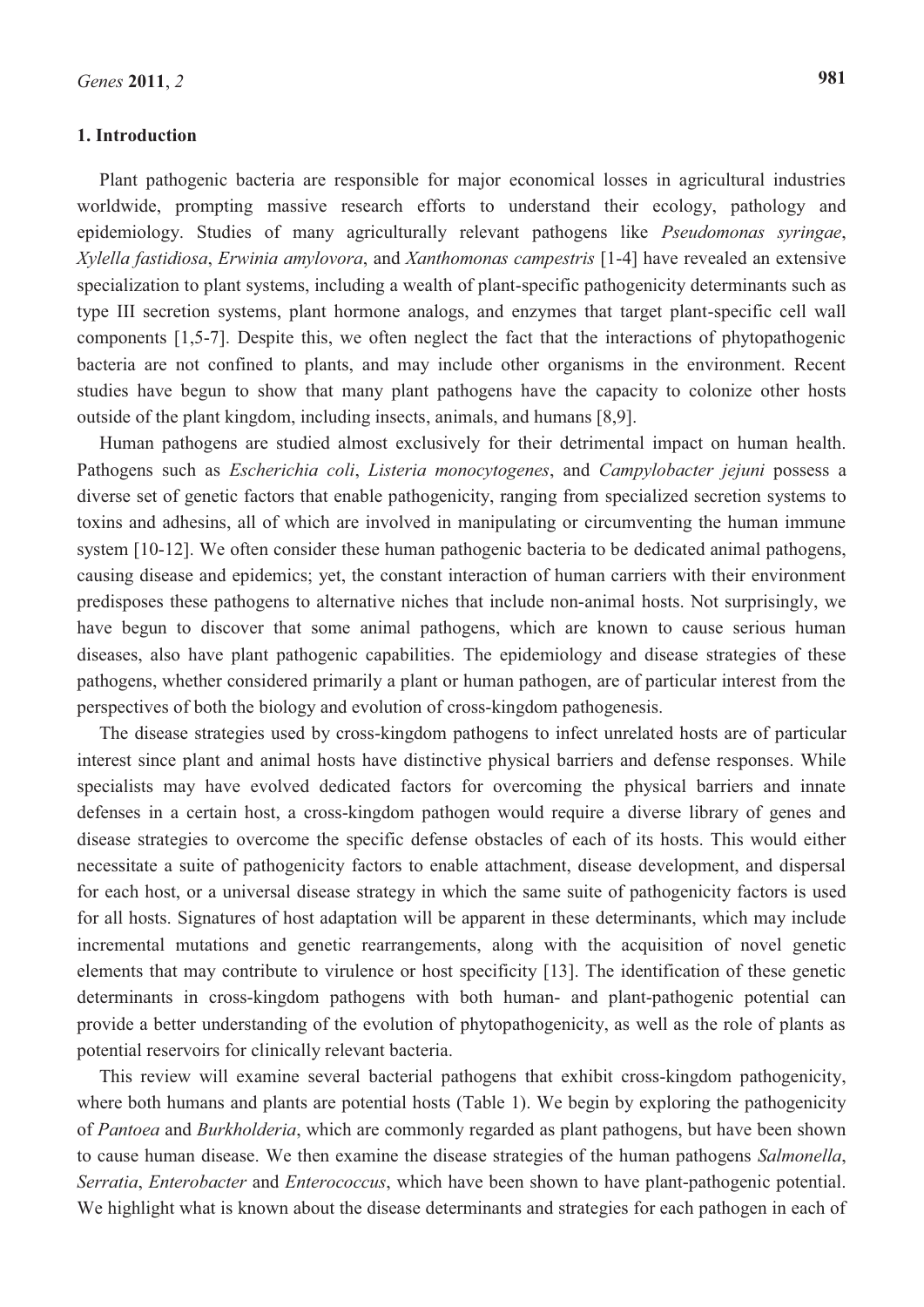its hosts, and identify those examples where specific determinants are used in multiple hosts. Finally, we address the evolutionary means by which plant pathogens may evolve to be pathogenic to humans, as well as the possible routes of microbes that can lead to the evolution and maintenance of cross-kingdom pathogenicity.

### **2. Plant Pathogens that Infect Humans**

Plant pathogens have evolved a repertoire of pathogenicity factors that are used to invade plant host cells, facilitate disease development, and eventually promote pathogen dispersal [14]. Surprisingly, some of these plant pathogens cause disease in humans, and are frequently isolated from human infections in the nosocomial environment. The genus *Pantoea*, for example, currently includes seven species (*Pantoea agglomerans*, *Pantoea ananatis*, *Pantoea citrea*, *Pantoea dispersa*, *Pantoea punctata*, *Pantoea stewartii*, and *Pantoea terra*) [15-21] that are known to cause plant disease. *P. agglomerans* causes crown and root gall disease of gypsophila and beet [15,20], *P. ananatis* causes bacterial blight and dieback of Eucalyptus [16], brown stalk rot of maize [22], and stem necrosis of rice [23], and *P. citrea* is the causal agent of pink disease in pineapple [21]. The type III secretion system (T3SS) appears to be an essential plant pathogenicity factor for many species of *Pantoea*, enabling efficient colonization and onset of disease through the injection of bacterial effector proteins that disrupt defense signalling in host cells [24]. *Pantoea agglomerans* pvs. *gypsophilae* and *betae* are known for using a T3SS for causing galls on their host plants [25]. While *P. agglomerans* pv. *betae* can induce gall formation on gypsophila and beet plants, *P. agglomerans* pv. *gypsophilae* is only capable of causing gall formation on gypsophila. Host range is determined in part by the type III effector protein, PthG, which is recognized by the beet plant resulting in a defense response, but functions as a virulence factor in gypsophila [25]. Studies with transgenic *Nicotiana tabacum* plants expressing PthG suggest that the effector may interfere in the plant auxin signalling pathways, resulting in higher observed auxin and ethylene levels, and subsequent blockage of root and shoot development [25]. The manipulation of plant-specific hormones is likely directly responsible for callus/gall formation, and highlights the specialization of this pathogen to plant systems.

Despite this specialization to plants, species of *Pantoea* have also been discovered to be pathogenic to humans. Now classified as an opportunistic human pathogen, *P. agglomerans* was implicated in US and Canadian outbreaks of septicaemia caused by contaminated closures on infusion fluid bottles [26]. *P. agglomerans* has since been associated in the contamination of intravenous fluid, parenteral nutrition, blood products, propofol, and transference tubes, causing illness and even death [27-31]. *P. agglomerans* has also been obtained from joint fluids of patients with synovitis, osteomyelitis, and arthritis [17], where infection often occurs following injuries with wood slivers, plant thorns, or wooden splinters [17,32-34]. This is also true for *P. ananatis*, *P. septica*, and *P. dispersa*, which are known for causing disease in onion and sugar cane plants, but have been implicated in multiple cases of bacteremia and septicaemia [35-37]. Phylogenetic studies examining the relationship between plant and clinical isolates have shown that they are indistinguishable, making their potential pathogenicity in plant and animal hosts unclear [38].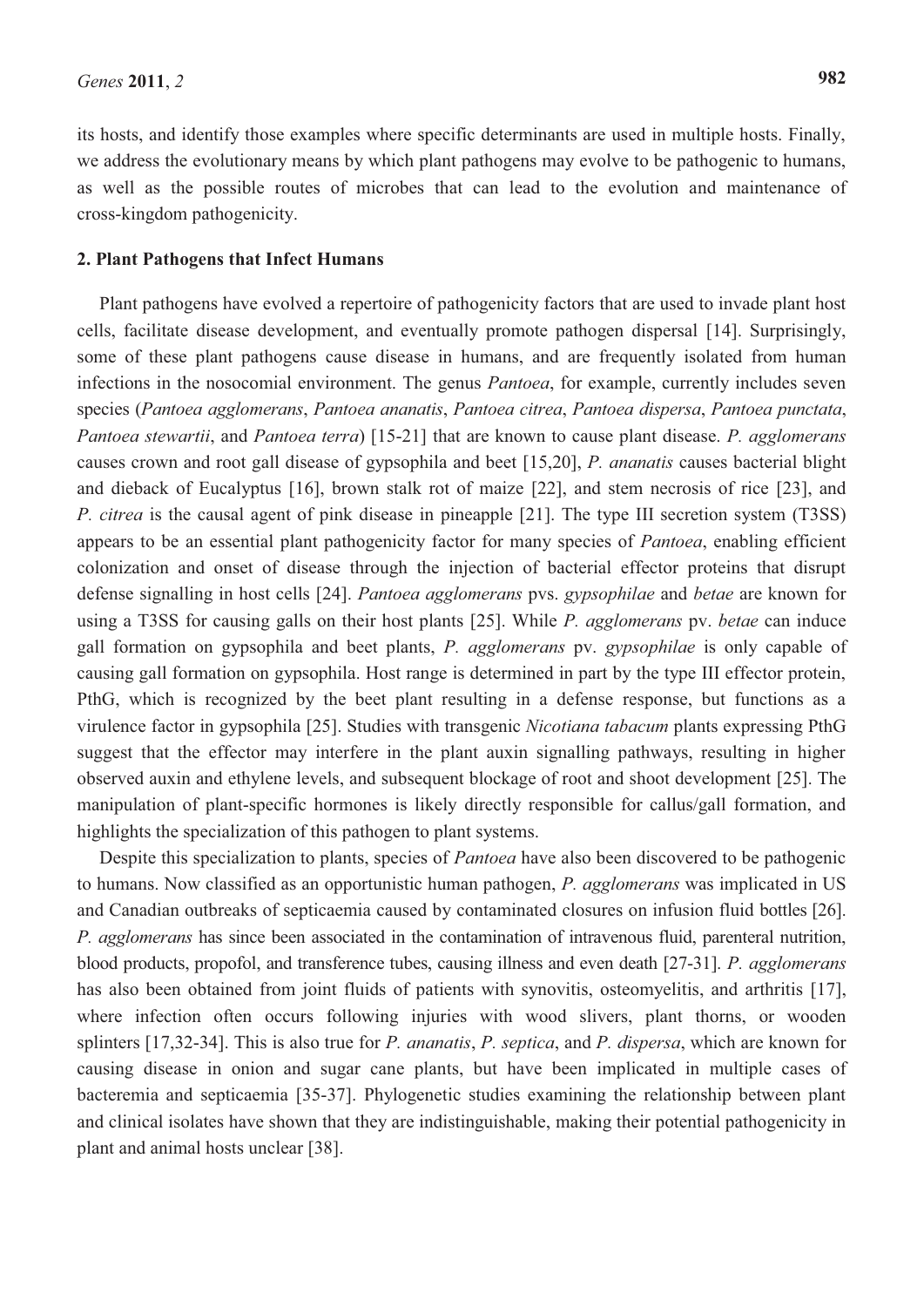Much like *Pantoea*, species of *Burkholderia* are also recognized phytopathogens, but are ubiquitous in the terrestrial and aquatic environment. *Burkholderia* species, including *Burkholderia cepacia*, *Burkholderia cenocepacia*, *Burkholderia ambifaria*, and *Burkholderia pyrrocinia* were initially identified as inhabitants of agricultural soil, with some, like *Burkholderia glathei* being found in fossil soils in Germany [39]. Given their ubiquity in the terrestrial environment, it is not surprising that some strains, like *Burkholderia plantarii* and *Burkholderia gladioli* have been shown to be pathogenic to onion, rice, gladiolus and iris [39], and possess key plant pathogenicity factors. *Burkholderia glumae*, the most important bacterial pathogen of rice in Japan, Korea and Taiwan, was shown to carry a plant T3SS, which is essential for its ability to cause plant disease [40]. An analysis of the proteins regulated by HrpB, which activates the expression of T3SS genes, identified 34 secreted extracellular proteins, 21 of which had putative HrpB-binding sequences in their upstream regulatory regions [41]. Another set of 16 proteins appeared to be secreted via a type II protein secretion system (T2SS), and may play a role in plant pathogenesis [41]. Mutants lacking either the T2SS or the T3SS produced the toxin, toxoflavin, but were less virulent to rice panicles, indicating the importance of these systems to disease [41]. In fact, *Burkholderia pseudomallei* possesses multiple T3SS gene clusters, one of which, T3SS2, showed high similarity to the T3SSs of phytopathogenic *Xanthomonas* spp. and *Ralstonia solanacearum* [42], and in addition, arabinose-negative strains of *B. pseudomallei* are more virulent in tomato plants, and tend to carry a T3SS, suggesting that these two phenotypes are linked to virulence in plants [43]. Strains of some species, like *B. cepacia*, are specialized to plant roots and have been found in the maize rhizosphere [44], while others are pathogenic to onion, and cause severe rots using a cocktail of plant-specific enzymes following biofilm formation [45].

Interestingly, *B. cepacia* that causes onion rot can also cause life-threatening pulmonary infections in individuals with chronic granulomatous disease, or cystic fibrosis (CF) [46]. Between 1980 and 1990, *B. cepacia* was associated with a number of cases of "cepacia syndrome" in CF treatment centres and social gatherings, where CF patients became infected by other *B. cepacia*-carrying individuals, with many of the infections being fatal [39,47-50]. Recently, fatal infections were also observed in non-CF patients in reanimation wards in Europe and North America [51]. Investigation into the ability of various strains of *B. cepacia* to penetrate airway barriers revealed that all three of the *B. cepacia* strains tested circumvented the mechanical barriers of mucus and ciliary transport to penetrate the airway epithelium [52]. Different strains of *B. cepacia* use distinct invasion pathways and virulence determinants, which may account for differences in the virulence of strains [52].

Several disease determinants for different species of *Burkholderia* in human hosts have been determined. For example, *B. pseudomallei*, which infects tomato plants, contains a complete *pqsA*–*pqsE* operon, which is highly similar to the genes responsible for the synthesis of the virulence-associated signalling molecule 2-heptyl-3-hydroxy-4(1H)-quinolone (PQS) found in *Pseudomonas aeruginosa* [53]. Introduction of the *B. pseudomallei hhqA* and *hhqE* genes into *P. aeruginosa pqsA* and *pqsE* mutants restored PQS production and virulence. Likewise, the presence of a capsular polysaccharide has been implicated in the pathogenicity of *Burkholderia* toward humans. Parental strains of *B. mallei* with the capsule were highly virulent in hamsters and mice, while capsule mutants were avirulent in both animal models [54].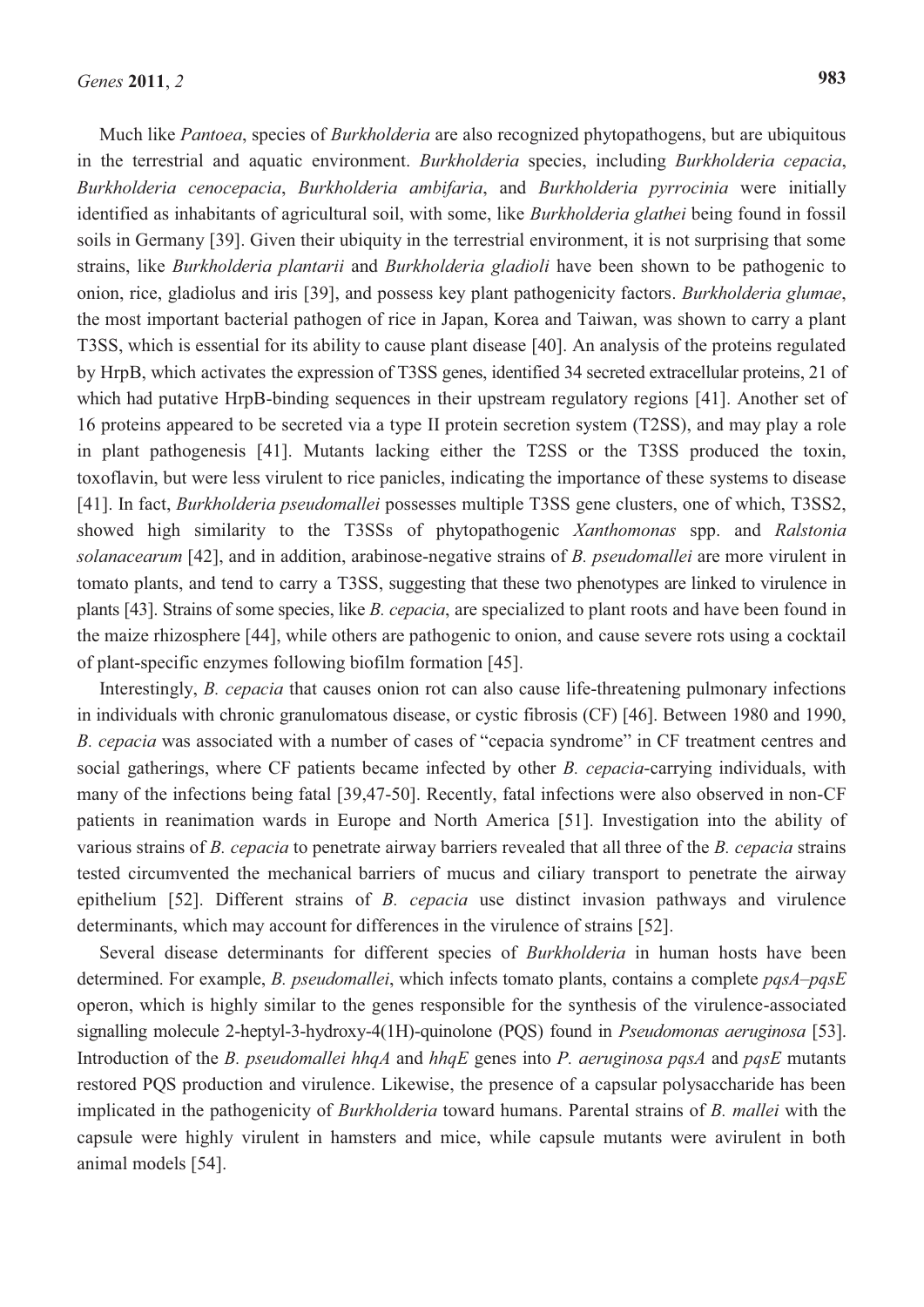#### *Genes***<sup>2011</sup>**, *<sup>2</sup>* **<sup>984</sup>**

## **Table 1.** Summary of cross-kingdom pathogens.

| Pathogen                               | <b>Plant host/Niche</b>                     | Plant pathogenicity factors     | <b>Human disease/Condition</b>                         | Human pathogenicity factors <sup>1</sup> |
|----------------------------------------|---------------------------------------------|---------------------------------|--------------------------------------------------------|------------------------------------------|
| Enterobacter cloacae <sup>2</sup>      | Macadamia, dragon fruit,<br>orchids, papaya | Unknown                         | Respiratory/skin/urinary<br>infection, septicaemia     | cytotoxin, ompX                          |
| Enterococcus faecalis <sup>2</sup>     | Arabidopsis thaliana                        | fsrB, sprE                      | Urinary/abdominal/cutaneous<br>infections, septicaemia | Hemolysin, salB, esp, fsrB, sprE         |
| Burkholderia ambifaria                 | Soil, maize roots                           | Dioxygenase                     | Unknown                                                | Unknown                                  |
| Burkholderia cenocepacia <sup>2</sup>  | Soil, maize roots, onion                    | T <sub>4</sub> S <sub>S</sub>   | Septicaemia                                            | Unknown                                  |
| Burkholderia cepacia <sup>2</sup>      | Soil, rice, maize, wheat, onion             | Unknown                         | Septicaemia                                            | Unknown                                  |
| Burkholderia gladioli <sup>2</sup>     | Onion, gladiolus, iris, rice                | Unknown                         | Septicaemia                                            | Unknown                                  |
| Burkholderia glathei                   | Soil                                        | Unknown                         | Unknown                                                | Unknown                                  |
| Burkholderia glumae <sup>2</sup>       | Rice                                        | toxR, T3SS                      | Chronic granulomatous disease                          | Unknown                                  |
| Burkholderia mallei <sup>2</sup>       | Soil                                        | Unknown                         | Melioidosis/Glanders                                   | Capsular polysaccharide                  |
| Burkholderia plantarii <sup>2</sup>    | Rice, gladiolus, iris                       | rpoS, quorum sensing            | Melioidosis                                            | Rhamnolipids                             |
| Burkholderia pseudomallei <sup>2</sup> | Tomato                                      | T3SS                            | Melioidosis/Glanders                                   | pqsA-pqsE operon                         |
| Burkholderia pyrrocinia <sup>2</sup>   | Soil                                        | Unknown                         | Melioidosis/Glanders                                   | Unknown                                  |
| Pantoea agglomerans <sup>2</sup>       | Crown/root gall                             | pthG, T3SS                      | Arthritis/septicaemia                                  | T <sub>3</sub> SS                        |
| Pantoea ananatis <sup>2</sup>          | Eucalyptus, maize, rice                     | T3SS                            | Septicaemia                                            | Unknown                                  |
| Pantoea citrea <sup>2</sup>            | Pineapple                                   | T3SS                            | Septicaemia                                            | Unknown                                  |
| Pantoea dispersa <sup>2</sup>          | Seeds                                       | T3SS                            | Septicaemia                                            | Unknown                                  |
| Pantoea punctata                       | Japanese mandarin oranges                   | T3SS                            | Unknown                                                | Unknown                                  |
| Pantoea septica                        | Unknown                                     | Unknown                         | Septicaemia                                            | Unknown                                  |
| Pantoea stewartii                      | Maize                                       | T3SS                            | Unknown                                                | Unknown                                  |
| Pantoea terrea                         | Japanese mandarin oranges                   | Unknown                         | Unknown                                                | Unknown                                  |
| Salmonella enterica <sup>2</sup>       | Tomato, Arabidopsis thaliana                | agfA, agfB, FilI                | Gastroenteritis/typhoid fever                          | Flagellum (flhD), T3SS                   |
| Serratia marcescens <sup>2</sup>       | Squash, pumpkin                             | Fimbrial genes, biofilm, $oxyR$ | Septicaemia, urinary tract<br>infection                | LPS, iron uptake, hemolysin,<br>protease |

<sup>1</sup> T3SS: type III secretion system; T4SS: type IV secretion system; <sup>2</sup> Bacterial pathogens capable of both plant and human disease.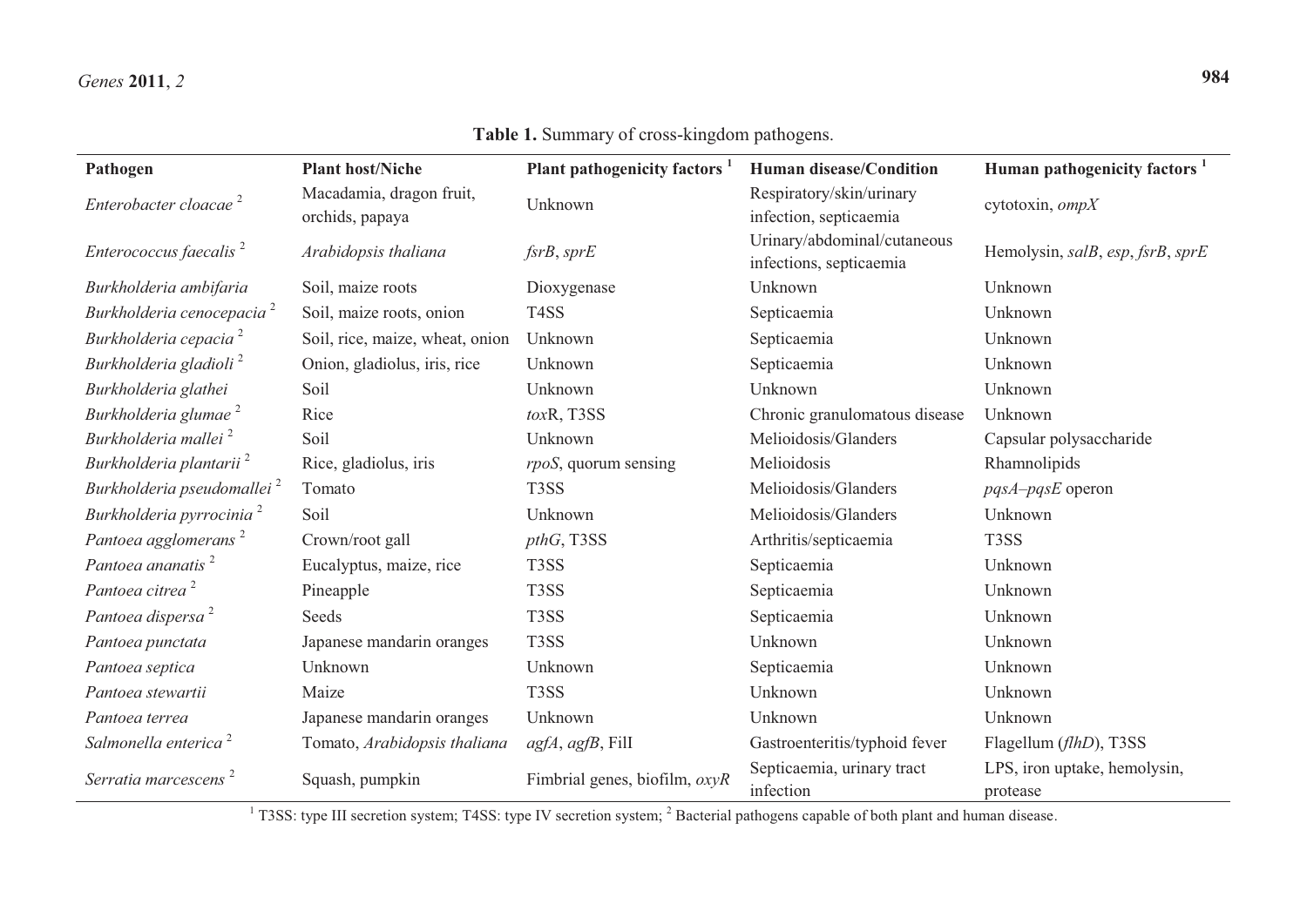### **3. Human Pathogens that Can Infect Plants**

Our human-centric view of disease often leads to sweeping assumptions that human pathogenic bacteria are devoted to human hosts. Species of *Salmonella*, *Serratia*, *Enterobacter*, and *Enterococcus* are commonly considered problematic human pathogens that are frequently found in the nosocomial environment, and which cause food poisoning, general infections, and septicaemia [55-58] (Table 1). Relatively recent studies, however, have begun to uncover that these human-pathogenic bacterial species are also capable of colonizing and causing disease in a wide variety of plant hosts. Notably, many of these studies have been conducted under laboratory conditions, providing evidence for the phytopathogenic potential of these bacterial species; but, the incidence of plant disease caused by many of these human pathogens in the natural environment remains unknown.

*Salmonella* is the causal agent of many human, animal, and bird diseases worldwide, including gastroenteritis and typhoid fever, and results in approximately 1.4 million human illnesses and 600 deaths annually in the United States [56]. Successful host infection by *Salmonella* appears dependent on many pathogenicity determinants, including two T3SSs and a large suite of secreted effectors that function to mediate both intercellular and intracellular survival in the host [59]. Other virulence factors include the *flhD* gene, which regulates the production of the flagellum, is essential for the full invasive potential of the bacterium [60]. Virulence factors like flavohemoglobin protect against nitric oxides, and mediate bacterial survival in macrophages after phagocytosis [61].

Despite its clear adaptation to surviving in human hosts, *Salmonella* has also been isolated from the phyllosphere of tomato crops [62]. *S. enterica* levels on wild tomato (*Solanum pimpinellifolium*) were lower than on domesticated tomato cultivars (*Solanum lycopersicum*), with *S*. *enterica* preferentially colonizing type 1 trichomes. Plants irrigated with contaminated water had larger *S*. *enterica*  populations than plants grown from seeds planted in infected soil; however, both routes of contamination resulted in detectable *S*. *enterica* populations in the phyllosphere, suggesting that *S. enterica* has the ability to associate with plants and has adapted to survive in the phyllosphere. *agfA* and *agfB* were identified as being involved in enabling *S. enterica* to associate with plants [63]. *agfA* mutants were unaffected in their ability to attach or colonize alfalfa sprouts, whereas *agfB* mutants showed reduced colonization ability. This suggests that *agfB* alone plays a role in plant attachment [63].

*Salmonella* is not only capable of colonizing the phyllosphere; it has been shown to infect the plant *Arabidopsis* under laboratory conditions, and cause death of plant organs [64,65]. Inoculation of *Salmonella* in *Arabidopsis* via shoot or root tissues resulted in chlorosis, wilting, and eventually death of the infected tissues within seven days [64]. The specific virulence factors involved are not yet known; however, its plant pathogenicity, much like its human pathogenicity appears dependent, in part, on the flagellum. FliI, a protein needed for flagellar assembly has been shown to be essential for plant pathogenesis, possibly through its involvement in a specialized protein export pathway [66]. The FliI protein is similar to the HrpB6 protein of the rice pathogen *Xanthomonas*, which is a key component of the T3SS, and mediates interactions between *Xanthomonas* and its host [66]. Secretion of proteins may therefore be integral for both human and plant association for *Salmonella*, although it is still unknown whether the same proteins can be used for pathogenesis in both hosts.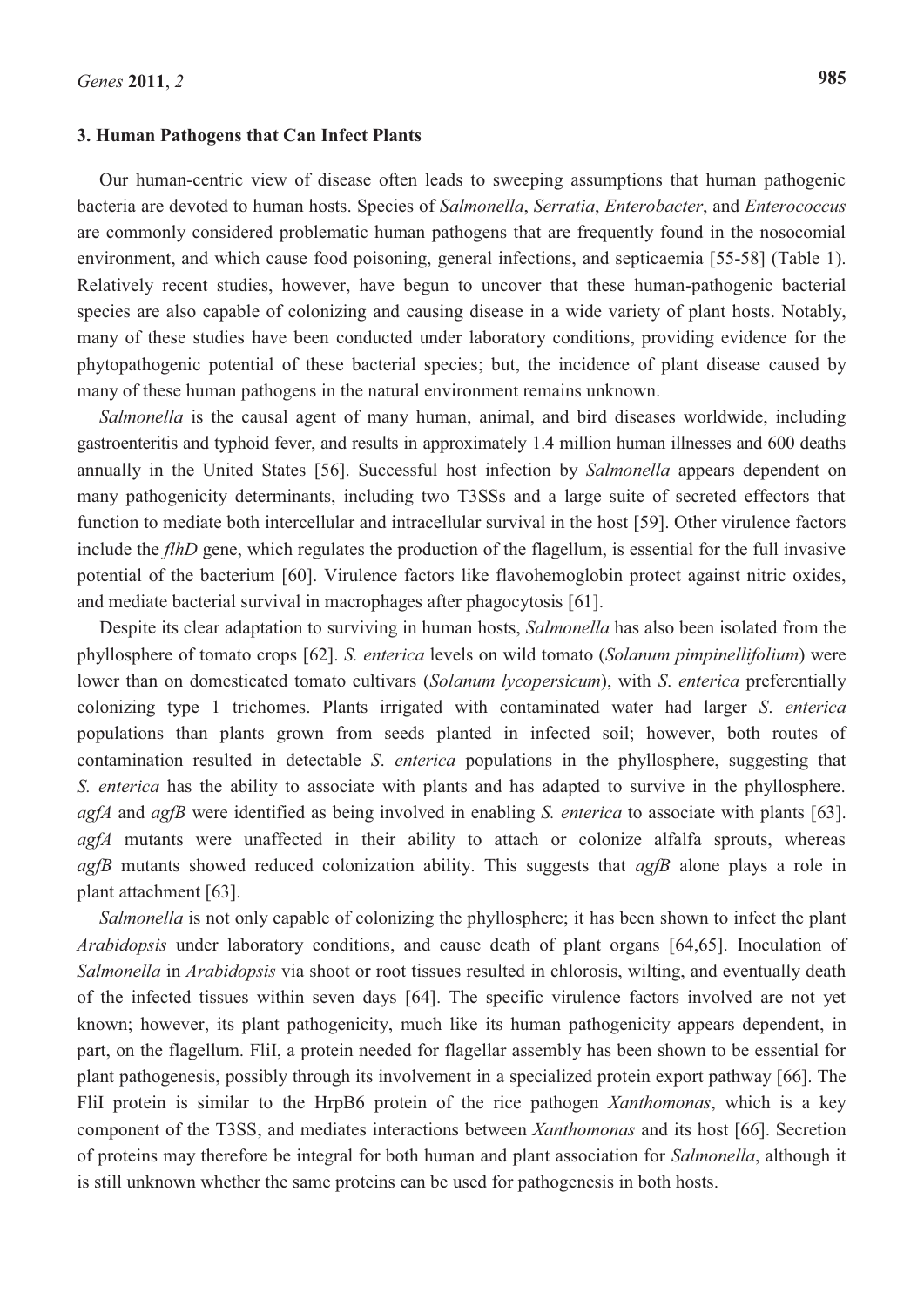*Serratia marcescens* is a human pathogen commonly found in the respiratory and urinary tracts of humans, and is responsible for approximately 1.4% of nosocomial infections in the United States [57]. Through transposon mutagenesis, genes involved in lipopolysaccharide (LPS) biosynthesis, iron uptake, and hemolysin production were discovered to be essential for bacterial virulence in the host *Caenorhabditis elegans* [67]. Further studies have shown that purified protease proteins of *S. marcescens* administered to the lung tissue of guinea pigs and mice produced pneumonia-like symptoms and haemorrhaging, which was similar to those animals with acute *Serratia* pneumonia [68]. Yet, despite its animal virulence factors, *Serratia* has also been found to be a common phytopathogen. *S. marcescens* is recognized as a phloem-resident pathogen that causes cucurbit yellow vine disease of pumpkin (*Cucurbita moschata* L.) and squash (*Cucurbita pepo* L.), which is marked by wilting, phloem discoloration, and yellowing of foliage [69-71]. Recent studies have shown that *S. marcescens* produces a biofilm along the sides of the phloem vessels, blocking the transport of nutrients and eventually causing the plant to wilt and die [72,73]. A genetic screen to identify genes that modulate biofilm formation in *S. marcescens* revealed the involvement of fimbrial genes, as well as an *oxyR* homolog—a conserved bacterial transcription factor having a primary role in the oxidative stress response [74]. The involvement of these plant disease genes in human pathogenicity has not been determined.

Another bacterium that has also shown cross-kingdom pathogenesis is the Gram-negative bacterium *Enterobacter cloacae*, an important nosocomial pathogen responsible for bacteremia, lower respiratory tract infections, skin and soft-tissue infections, as well as urinary tract infections [55]. Recently, an *E. cloacae* infection of the bloodstream was traced back to contaminated human albumin [75]. *E. cloacae* synthesizes a Shiga-like toxin II-related cytotoxin, which was implicated in an infant case of haemolytic-uremic syndrome [76]. Studies have shown that the concentration of the outer membrane protein (OmpX) produced by *E. cloacae* during infection influenced the ability of the bacterium to invade rabbit intestinal tissue [77]. Overproduction of OmpX led to a 10-fold increase in the invasiveness of *E. cloacae* in rabbit intestinal enterocytes *in situ*, whereas the mutant and wildtype strains were unable to effectively invade the same tissue [77]. Interestingly, OmpX shares high amino acid similarity to the virulence proteins PagC and Rck of *Salmonella typhimurium* as well as the virulence-associated Ail protein of *Yersinia enterocolitica*. Although there is evidence that *E. cloacae* has evolved to colonize the human host, it has also been identified as the causal agent of grey kernel disease of macadamia (*Macadamia integrifolia*) [78]. The onset of grey kernel disease affects not only the quality of the kernels produced by the tree, but results in grey discoloration and a foul odour [78]. *E. cloacae* also causes bacterial soft rot disease in dragon fruit (*Hylocereus* spp.) [18], bacterial leaf rot in *Odontioda* orchids [79], and is also responsible for internal yellowing disease in papaya [78]. Again, the specificity of the virulence factors used in each of these hosts is not known.

Cross-kingdom pathogenesis is not limited to Gram-negative bacteria. Enterococci are part of the normal intestinal flora of humans and animals, but are also important pathogens responsible for serious infections, especially in immunocompromised patients [58]. With increasing antibiotic resistance, enterococci are recognized as nosocomial pathogens that can be challenging to treat. The genus *Enterococcus* includes more than 17 species, but only a few can cause local or systemic clinical infections including urinary tract and abdominal infections, wound infections, bacteremia, and endocarditis [80]. Clinical isolates of *Enterococcus faecalis* have been found to produce hemolysin—a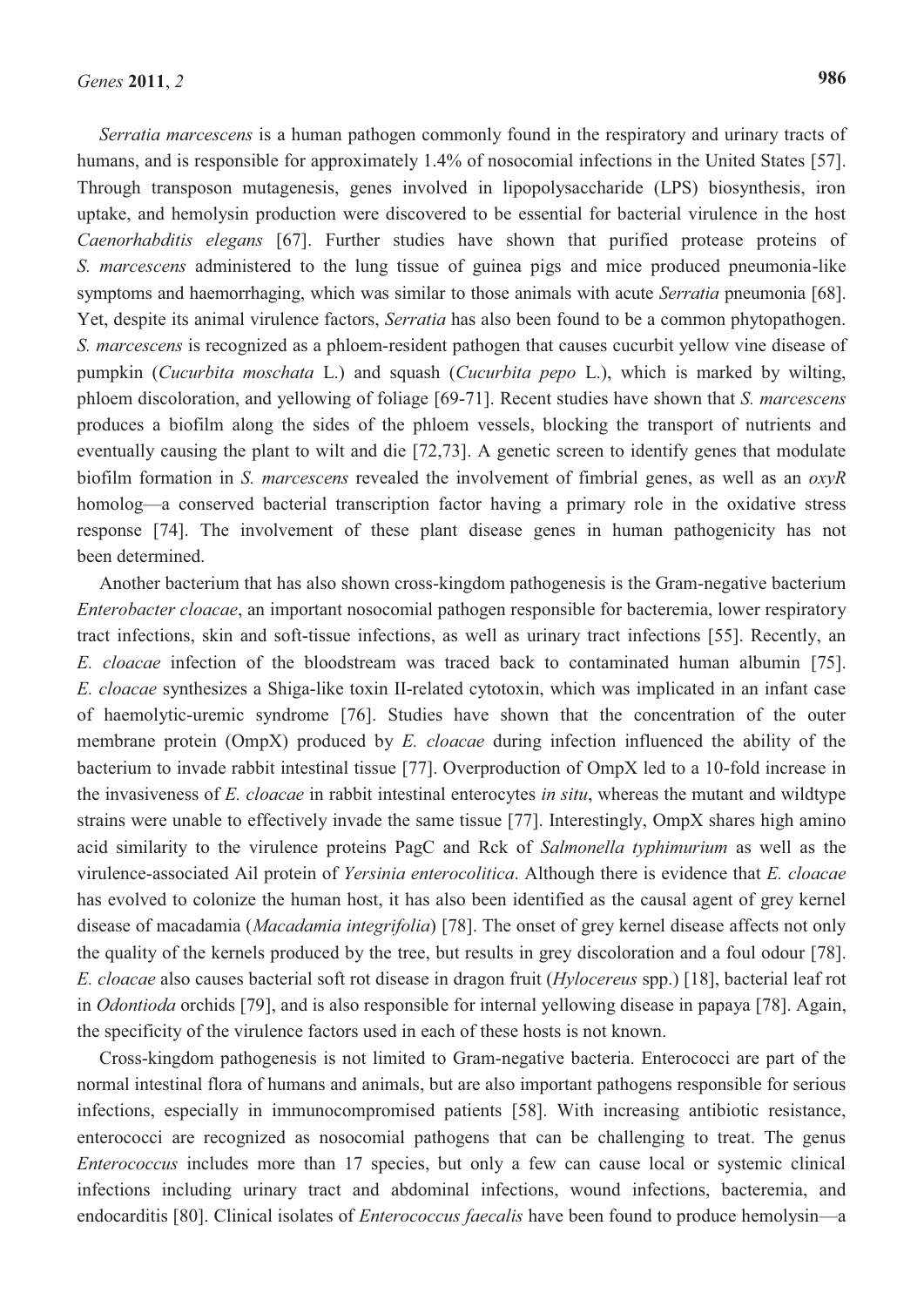virulence factor that leads to the lysis of red blood cells [81]. Hemolytic strains exhibit multiple drug resistance more frequently than non-hemolytic strains, while strains isolated from fecal specimens of healthy individuals display a low (17%) incidence of hemolysin production [81]. The *salB* gene of *E. faecalis* has also been shown to be a virulence factor, since it increases bacterial adherence to extracellular matrix proteins and promotes biofilm formation during infection [82]. The surface protein Esp was shown to contribute to the colonization and persistence of the bacterium in the urinary tract [83]. *E. faecalis* has also been shown to exhibit pathogenicity toward insects in addition to human hosts, where the extracellular gelatinase of *E. faecalis* was found to destroy the host defence system through the degradation of inducible antimicrobial peptides in insect hemolymph and in human serum [84]. Similarly, a putative quorum-sensing system gene (*fsrB*) and a serine protease (*sprE*) were shown to play an important role in mammalian and nematode models of infection [58].

*E. faecalis* is not only capable of infecting mammalian and nematode hosts, but also the plant *Arabidopsis thaliana*, causing plant death seven days after inoculation under laboratory conditions [58]. The manifestation of disease initially begins once the bacterium has successfully attached itself to the leaf surface, where upon entry of the leaf tissue through the stomata or wounds, *E. faecalis* multiplies and colonizes the intercellular spaces of the plant host and causes rotting and disruption of the plant cell wall and membrane structures. The phytopathogenicity of *E. faecalis* appears to involve some of the same genetic determinants involved in animal pathogenesis, including the quorum sensing system gene (*fsrB*) and a serine protease (*sprE*) [58]. The quorum-sensing mutant (Δ*fsrB*) was attenuated in virulence in the *A. thaliana* root model, since fewer bacteria were able to attach to the root surfaces, and biofilm formation was greatly reduced. Similarly, the serine protease mutant (Δ*sprE*) no longer caused plant death, suggesting that this gene plays an important role in *E. faecalis* plant pathogenesis [58]. *E. faecalis* clearly uses a general disease strategy that allows it to use the same virulence factors for exploiting two different hosts.

### **4. Evolutionary Models**

Cross-kingdom pathogenicity represents an intriguing balance between the costs and benefits of bacterial generalization *versus* specialization. While there are benefits to specializing on one host, and evolving to exploit its subtle vulnerabilities, the availability of this host would limit the success of the pathogen, thereby favouring host diversification. Conversely, a broad host range would ensure host availability for the pathogen, but at the significant cost of having to utilize a universal, and likely suboptimal infection strategy for exploiting that host. When the alternative host is from a different kingdom, the dynamics become even more intriguing, since the disease strategy is likely to be quite different. The evolution of cross-kingdom pathogenicity and its origins can be described using several simplistic models. In the context of the examples described here, one model describes the evolution of a successful animal pathogen that acquires the ability to cause disease in a plant host (human to plant). If we presuppose that animal pathogens are readily acquired from the environment and are already adapted to animal hosts [85], there are several ways in which these pathogens may acquire plant-pathogenic potential. Deposition of animal pathogens back into the environment, such that they are introduced near or onto plants recurrently may facilitate the exchange of genetic information with other organisms in the environment, and the gain of a selective advantage that enables persistence. One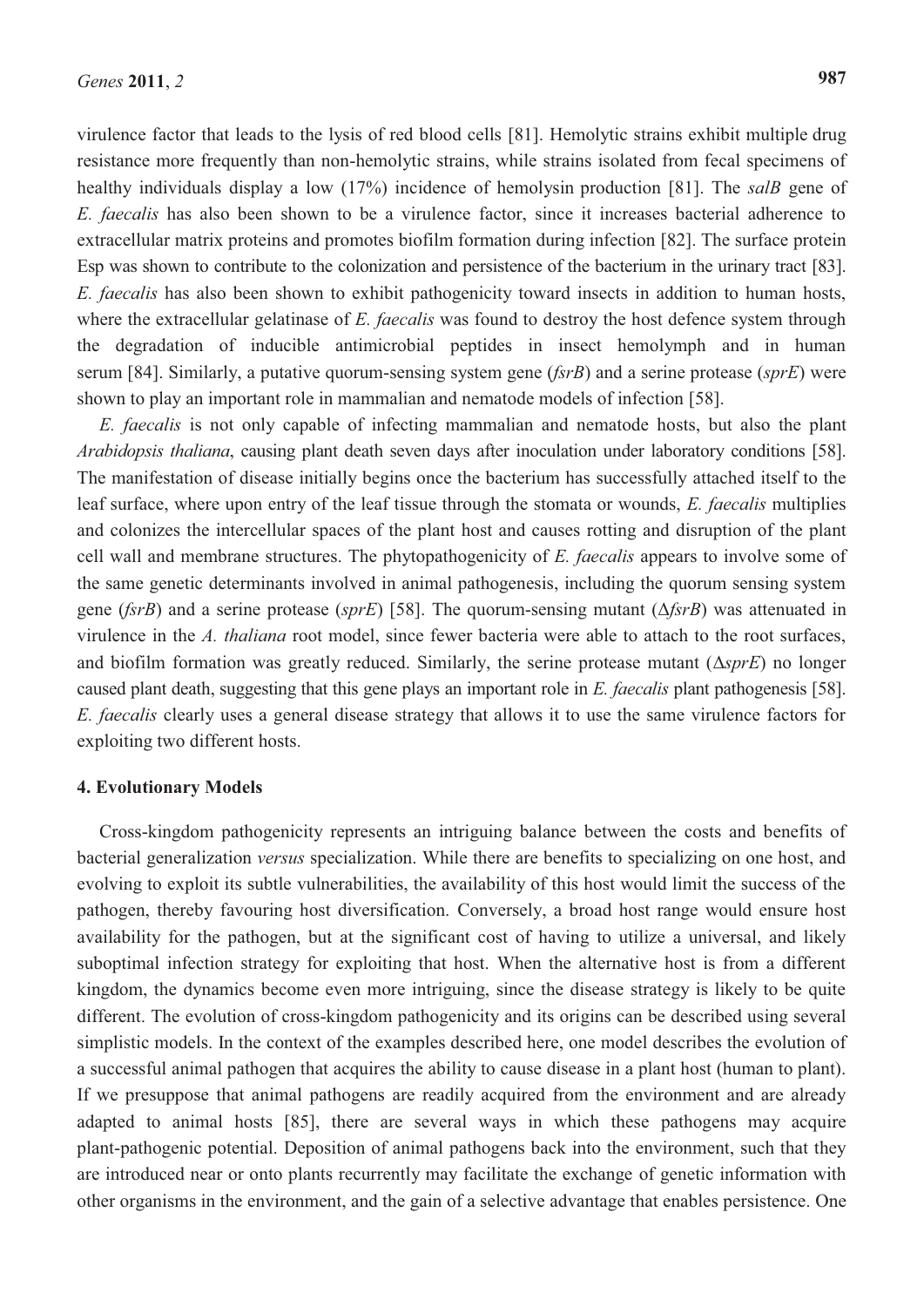primary route to this general environment is through the natural strategies used by bacteria to ensure dissemination from their infected host. For humans, symptoms such as diarrhea that result from an infection provide the bacteria with an escape route from the host into the environment [86] (Figure 1). Released bacteria move from human wastes to natural watersheds, with subsequent reuse of these sources for irrigation of commercially relevant crops increasing bacterial titres in the phyllosphere [64,65]. But, the movement of human pathogens to the general environment may also occur through indirect routes. The Pharoah ant (*Monomorium pharaonis*) is able to transport human pathogenic bacteria including *Salmonella*, *Staphylococcus*, and *Streptococcus* within a nosocomial setting [87], and there have been reports of the common house fly, *Musca domestica*, carrying *Pseudomonas aeruginosa*, *Enterococcus faecalis* and *Staphylococcus aureus* [88] (Figure 1). These insects function as transports for human pathogenic bacteria, moving them from the clinical setting to the general environment [9], and likely onto plants. Acclimation to a plant host would occur over extended periods of time, and would be accelerated with repeated cycling of pathogens from humans to the general environment.

**Figure 1.** Cycling of cross-kingdom pathogens between plants and humans. Movement of human-associated bacteria (*Salmonella*, *Serratia*, *Enterobacter*, *Enterococcus*) into the general environment may occur through wastewater, with additional microbial input coming from agricultural and livestock runoff. Irrigation using contaminated water, along with vectoring by insects can lead to inoculation of plant surfaces or plant soils. Movement of potential human pathogenic bacteria from plants is also likely facilitated by insects, which can disperse bacteria into the general environment. The route back to humans is less clear, although some pathogens like *Burkholderia* and *Pantoea* can cause direct infections following cutaneous lesions or injuries from thorns or splinters.

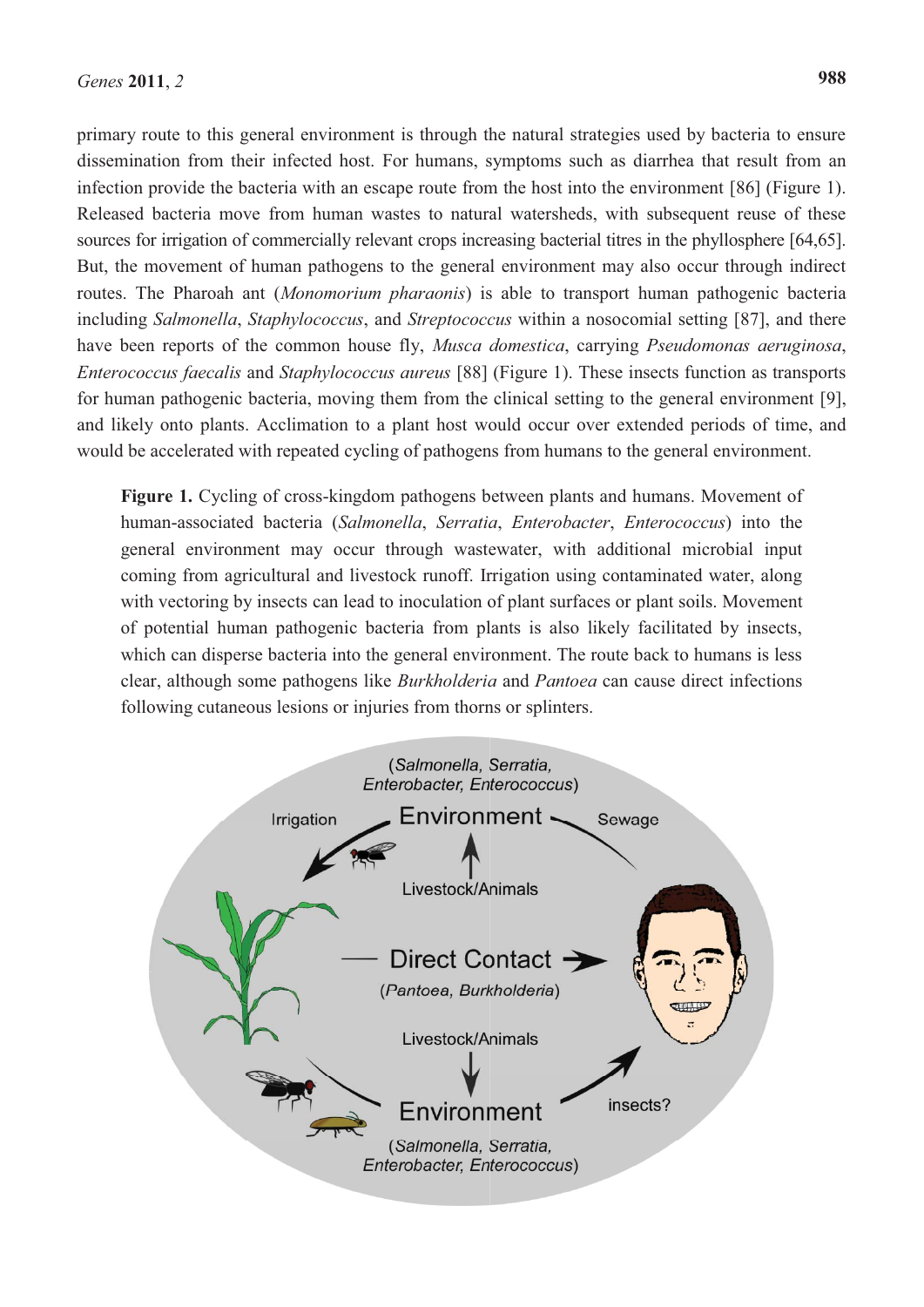Under this same model, the evolution of cross-kingdom pathogenicity can also be viewed as a secondary trait that arose following the acquisition of key factors by bacteria, which acted either as anti-feeding deterrents against potential animal predators, or functioned to ensure survival and persistence in the host and/or general environment [91]. These determinants may have targeted key defense pathways of animal predators, which would have included the innate immune system—the most basal and common defense pathway of many eukaryotes. This would have allowed pathogens carrying such determinants to exploit both humans/animals and plants by targeting a common pathway, enabling pathogen replication and dispersal [92]. Still, such pathogens would have had to rely on incidental host association and/or contact mediated by external processes, as the microbe would not have specific strategies for host entry or association. The maintenance of cross-kingdom pathogenicity would require only the selective pressure that initially resulted in the evolution of the virulence or defense factor.

A second model that can account for the evolution of the cross-kingdom pathogens has plant pathogenicity as the ancestral state [89], with established plant pathogens having evolved the ability to exploit animals (including humans) as alternative hosts. The simplest mode of transmission is direct contact with an epiphytically colonized or diseased plant by humans, whether by ingestion, scrapes or abrasions, or contact with the skin or other mucosal membranes, providing the bacteria with a direct route to a potential host. Several plant pathogens that cause opportunistic human infections are associated with commercially relevant crop plants. Species of *Pantoea*, for example, are found quite commonly on plants, including beets [15,20], maize [22], rice [23], and pineapple [21], and human infections occur frequently following abrasions caused by rose thorns and splinters, suggesting that these plant-associated strains can lead to human infection directly (Figure 1) [17,32-34]. Similarly, *Burkholderia* infects various plant species including onion, rice, sorghum and velvet beans [39,47,90], and may also have a direct route to humans. Indirect transfer to humans or even to the nosocomial environment may be mediated by other organisms like ants and flies, which have been implicated as carriers of many bacterial species [87,88], and may provide environmental isolates with a direct route to other environments and hosts.

Although there is evidence to support these models of evolution, it is difficult to establish evolutionary directionality, or the underlying selective pressures that lead to the evolution of cross-kingdom pathogenicity. The ability of human pathogens to exploit plants as alternative hosts is of particular significance from the perspective of host jumps and host-specific adaptation, since plants would ultimately serve as an extensive reservoir for clinically relevant bacteria. Some plant endophytes, which are organisms that live inside of plants often asymptomatically, have been shown to exhibit human pathogenic potential. Species like *Morganella morganii*, *Klebsiella pneumoniae*, *Pantoea agglomerans* and *Streptomyces* sp., have clinical relevance, but have been more closely investigated for their association with plants [93,94]. *M. morganii* is a phosphate solubilising bacterium [95], *K. pneumoniae* a nitrogen-fixing endophyte [96], *P. agglomerans* a gall-forming phytopathogen, and *Streptomyces* sp. a plant endophyte and plant pathogen [97-99]. Many of these animal-pathogenic endophytes have been shown to be latent plant pathogens, where after establishing a symbiotic mutualistic relationship with their plant host, the bacterium infects and causes severe disease within the plant host, possibly due to environmental changes [100]. It has also been observed that an organism that is an endophyte in one plant species may be pathogenic in a different plant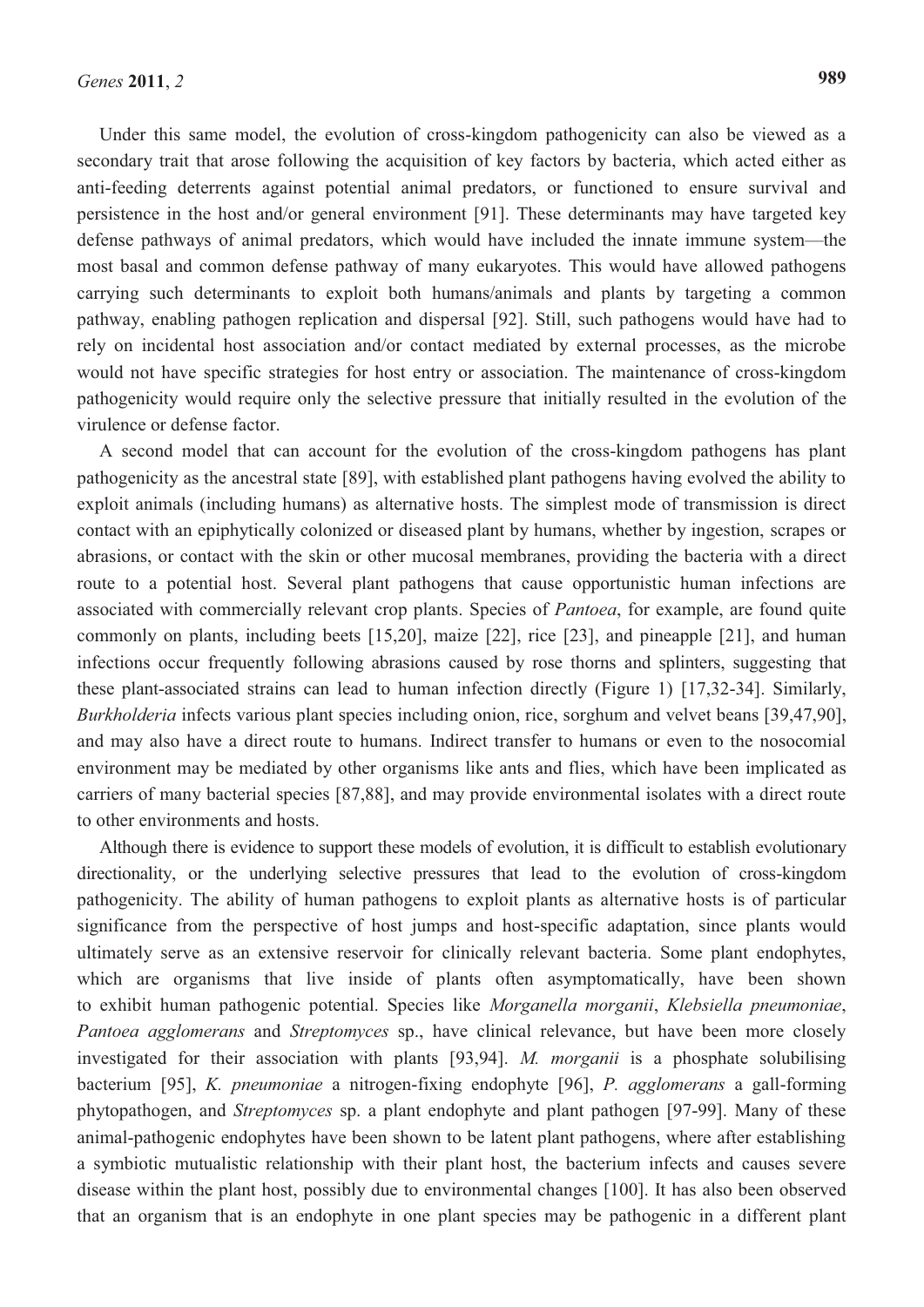species [101]. Yet, many human pathogens have been found to occur naturally in the rhizosphere [93], and it has been suggested that the mechanisms necessary for surviving in the rhizosphere are similar to those necessary for causing human infection [102]. Contributing to the maintenance of these crosskingdom pathogens may be anthropogenic factors. Certain species with human and plant pathogenic potential, such as *Pantoea* and *Burkholderia cepacia* are also commonly used as biocontrol agents against *Erwinia amylovora* and *Rhizoctonia solani*, respectively [103,104]. The extensive use of these bacteria as biocontrol agents on commercially relevant crops can lead to broad dispersal in the environment, increasing their populations dramatically and providing them with greater opportunity for interaction with other microbes. Horizontal gene transfer with other plant and human pathogenic bacteria in the environment can lead to extensive exchange of host-specific virulence factors or nichespecific determinants, creating rapidly-evolving populations that may exhibit oscillations between host-associative and free-living states.

### **5. Conclusions**

Advances in molecular genetics coupled with the exploration of the pathogenic potential of seemingly dedicated pathogens is beginning to reveal that many phytopathogenic bacteria are capable of exploiting human hosts, and many human pathogens are capable of exploiting plant hosts. The constant cycling of pathogens from the general environment to human environments may help to maintain cross-kingdom pathogenicity, with plants serving as intermediate hosts or reservoirs for human pathogens. The ability of these cross-kingdom pathogens to maintain their population levels in a variety of environments likely increases their pan genome and evolutionary potential, ultimately making these pathogens significant from the perspective of emerging and remerging infectious diseases.

### **Acknowledgements**

We would like to thank Taylor Duda, April Sefton, Lucas Robinson, and Kollin Schmalenberg for their helpful suggestions and comments. John Stavrinides is supported by funding from the NSERC Discovery Grants Program, the Canada Foundation for Innovation, and the Faculty of Science at the University of Regina.

### **References**

- 1. Hopkins, D.L. *Xylella Fastidiosa*: Xylem-limited bacterial pathogen of plants. *Annu. Rev. Phytopathol.* **1989**, *27*, 271-290.
- 2. Whalen, M.C.; Innes, R.W.; Bent, A.F.; Staskawicz, B.J. Identification of *Pseudomonas syringae* pathogens of *Arabidopsis* and a bacterial locus determining avirulence on both *Arabidopsis* and soybean. *Plant Cell* **1991**, *3*, 49-59.
- 3. Jock, S.; Donat, V.; López, M.M.; Bazzi, C.; Geider, K. Following spread of fire blight in Western, Central and Southern Europe by molecular differentiation of *Erwinia amylovora* strains with PFGE analysis. *Environ. Microbiol.* **2002**, *4*, 106-114.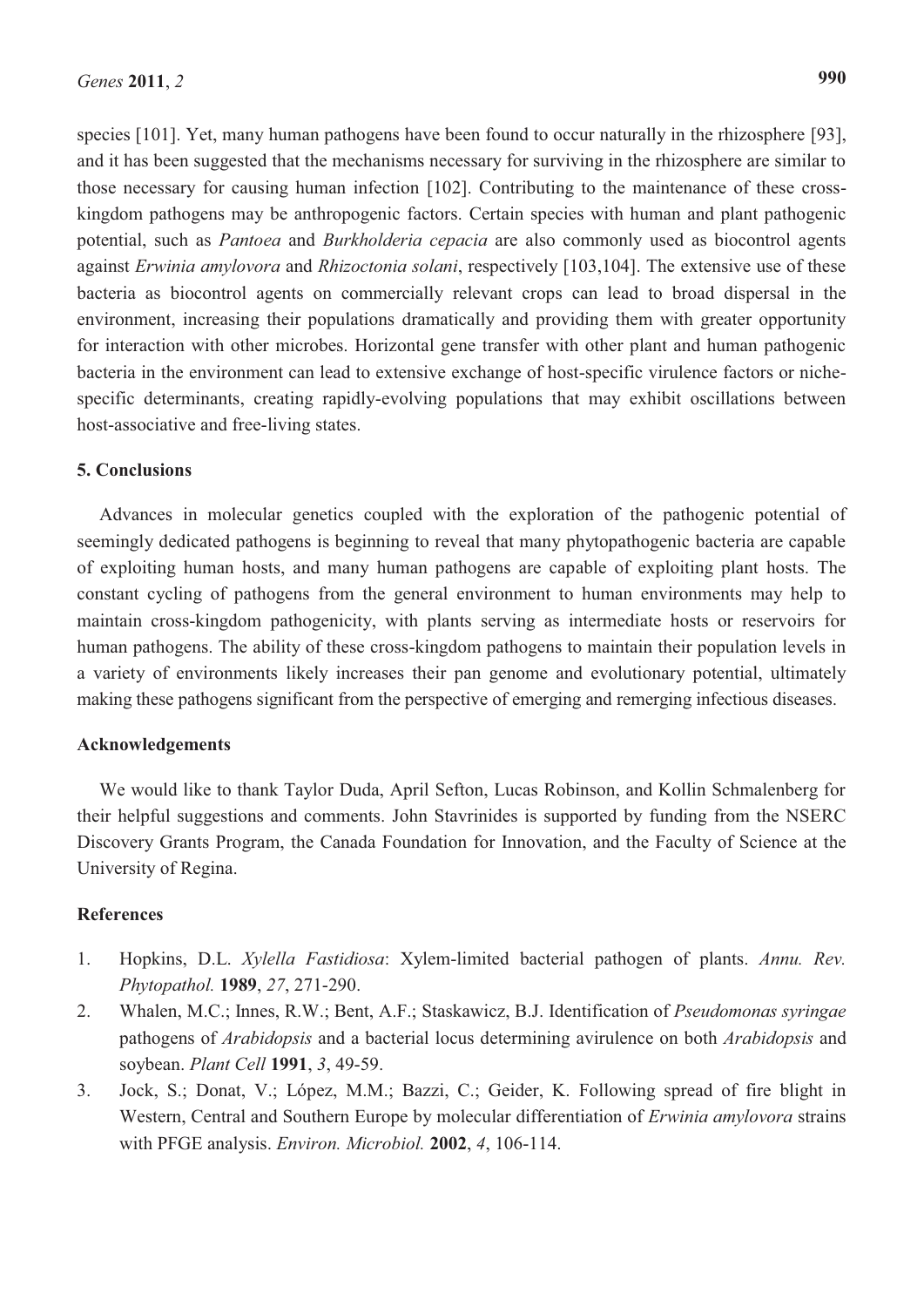- 4. Dow, J.M.; Crossman, L.; Findlay, K.; He, Y.-Q.; Feng, J.-X.; Tang, J.-L. Biofilm dispersal in *Xanthomonas campestris* is controlled by cell-cell signaling and is required for full virulence to plants. *Proc. Natl. Acad. Sci. USA* **2003**, *100*, 10995-11000.
- 5. Osbourn, A.E.; Barber, C.E.; Daniels, M.J. Identification of plant-induced genes of the bacterial pathogen *Xanthomonas campestris* pathovar *campestris* using a promoter-probe plasmid. *EMBO J.*  **1987**, *6*, 23-28.
- 6. Wei, Z.M.; Laby, R.J.; Zumoff, C.H.; Bauer, D.W.; He, S.Y.; Collmer, A.; Beer, S.V. Harpin, elicitor of the hypersensitive response produced by the plant pathogen *Erwinia amylovora*. *Science* **1992**, *257*, 85-88.
- 7. Guttman, D.S.; Vinatzer, B.A.; Sarkar, S.F.; Ranall, M.V.; Kettler, G.; Greenberg, J.T. A functional screen for the type III (Hrp) secretome of the plant pathogen *Pseudomonas syringae*. *Science* **2002**, *295*, 1722-1726.
- 8. Chantanao, A.; Jensen, H.J. Saprozoic nematodes as carriers and disseminators of plant pathogenic bacteria. *J. Nematol.* **1969**, *1*, 216-218.
- 9. Nadarasah, G.; Stavrinides, J. Insects as alternative hosts for phytopathogenic bacteria. *FEMS Microbiol. Rev.* **2011**, *35*, 555-575.
- 10. Enders, U.; Karch, H.; Toyka, K.V.; Michels, M.; Zielasek, J.; Pette, M.; Heesemann, J.; Hartung, H.P. The spectrum of immune responses to *Campylobacter jejuni* and glycoconjugates in Guillain-Barre syndrome and in other neuroimmunological disorders. *Ann. Neurol.* **1993**, *34*, 136-144.
- 11. Jarvis, K.G.; Giron, J.A.; Jerse, A.E.; McDaniel, T.K.; Donnenberg, M.S.; Kaper, J.B. Enteropathogenic *Escherichia coli* contains a putative type III secretion system necessary for the export of proteins involved in attaching and effacing lesion formation. *Proc. Natl. Acad. Sci. USA* **1995**, *92*, 7996-8000.
- 12. Lenz, L.L.; Mohammadi, S.; Geissler, A.; Portnoy, D.A. SecA2-dependent secretion of autolytic enzymes promotes *Listeria monocytogenes* pathogenesis. *Proc. Natl. Acad. Sci. USA* **2003**, *100*, 12432-12437.
- 13. Woolhouse, M.E.; Taylor, L.H.; Haydon, D.T. Population biology of multihost pathogens. *Science* **2001**, *292*, 1109-1112.
- 14. Panstruga, R.; Dodds, P.N. Terrific protein traffic: The mystery of effector protein delivery by filamentous plant pathogens. *Science* **2009**, *324*, 748-750.
- 15. Cooksey, D.A. Galls of *Gypsophila paniculata* caused by *Erwinia herbicola*. *Plant Dis.* **1986**, *70*, 464-468.
- 16. Coutinho, T.A.; Preisig, O.; Mergaert, J.; Cnockaert, M.C.; Riedel, K.H.; Swings, J.; Wingfield, M.J. Bacterial blight and dieback of *Eucalyptus* species, hybrids, and clones in South Africa. *Plant Dis.* **2002**, *86*, 20-25.
- 17. Cruz, A.T.; Cazacu, A.C.; Allen, C.H. *Pantoea agglomerans*, a plant pathogen causing human disease. *J. Clin. Microbiol.* **2007**, *45*, 1989-1992.
- 18. Masyahit, M.; Sijam, K.; Awang, Y.; Ghazali, M. First report on bacterial soft rot disease on dragon fruit (*Hylocereus* spp.) caused by *Enterobacter cloacae* in peninsular Malaysia. *Int. J. Agric. Biol.* **2009**, *11*, 659-666.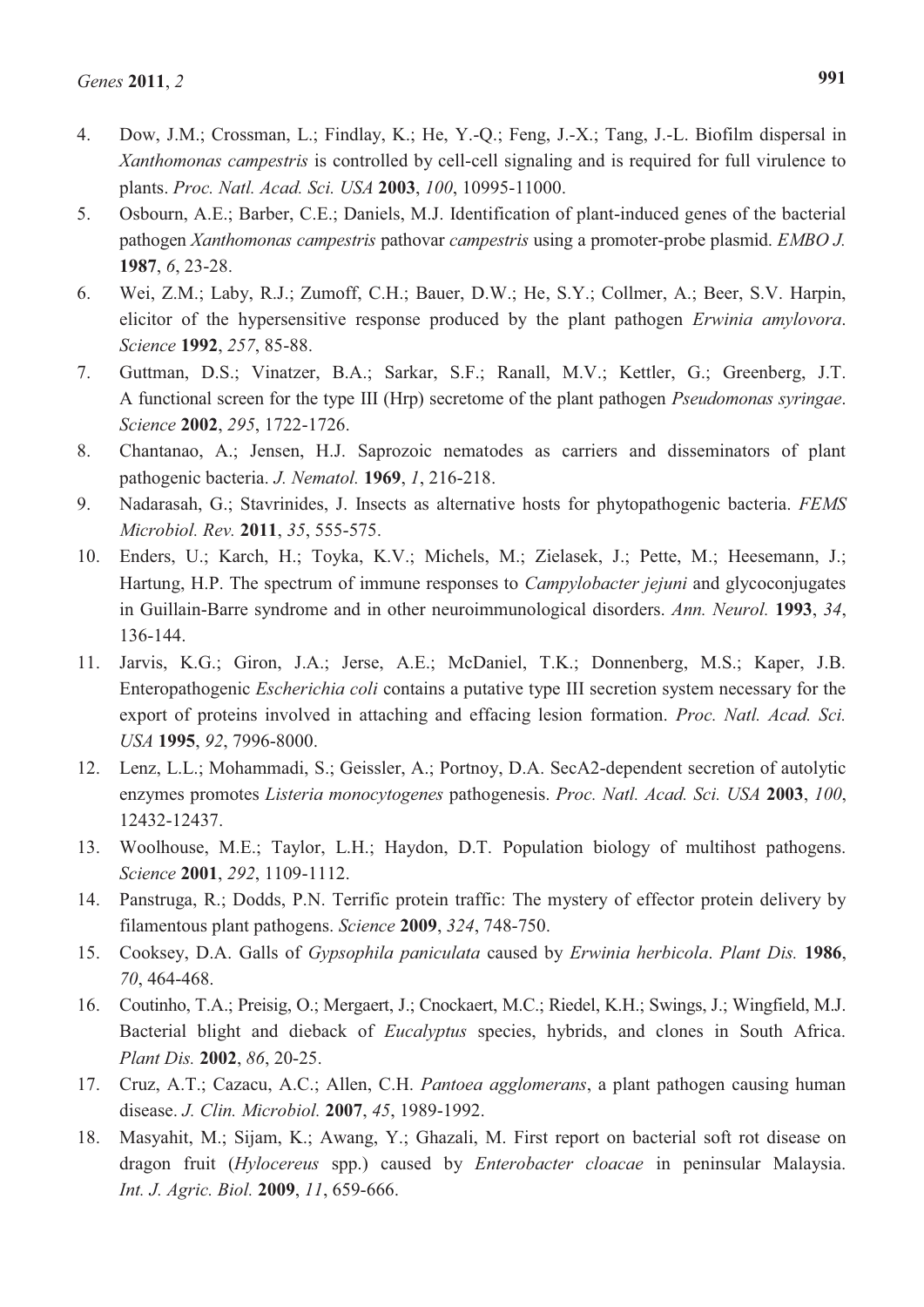- 19. Koutsoudis, M.D.; Tsaltas, D.; Minogue, T.D.; von Bodman, S.B. Quorum-sensing regulation governs bacterial adhesion, biofilm development, and host colonization in *Pantoea stewartii*  subspecies *stewartii*. *Proc. Natl. Acad. Sci. USA* **2006**, *103*, 5983-5988.
- 20. Burr, T.J.; Katz, B.H.; Abawi, G.S.; Crosier, D.C. Comparison of tumorigenic strains of *Erwinia herbicola* isolated from table beet with *E.h. gypsophilae*. *Plant Dis.* **1991**, *75*, 855-858.
- 21. Marín-Cevada, V.; Vargas, V.H.; Juárez, M.; López, V.G.; Zagada, G.; Hernández, S.; Cruz, A.; Caballero-Mellado, J.; López-Reyes, L.; Jiménez-Salgado, T.; *et al.* Presence of *Pantoea citrea*, causal agent of pink disease, in pineapple fields in Mexico. *Plant Pathol.* **2006**, *55*, 294.
- 22. Goszczynska, T.; Botha, W.J.; Venter, S.N.; Coutinho, T.A. Isolation and identification of the casual agent of brown stalk rot, a new disease of maize in South Africa. *Plant Dis.* **2007**, *91*, 711-718.
- 23. Cother, E.J.; Reinke, R.; McKenzie, C.; Lanoiselet, V.M.; Noble, D.H. An unusual stem necrosis of rice caused by *Pantoea ananas* and the first record of this pathogen on rice in Australia. *Austr. Plant Pathol.* **2004**, *33*, 495-503.
- 24. Alfano, J.R.; Collmer, A. Type III secretion system effector proteins: Double agents in bacterial disease and plant defense. *Annu. Rev. Phytopathol.* **2004**, *42*, 385-414.
- 25. Weinthal, D.; Yablonski, S.; Singer, S.; Barash, I.; Manulis-Sasson, S.; Gaba, V. The type III effector PthG of *Pantoea agglomerans* pv. *gypsophilae* modifies host plant responses to auxin, cytokinin and light. *Eur. J. Plant Pathol.* **2010**, *128*, 289-302.
- 26. Maki, D.G.; Rhame, F.S.; Mackel, D.C.; Bennett, J.V. Nationwide epidemic of septicemia caused by contaminated intravenous products. I. Epidemiologic and clinical features. *Am. J. Med.*  **1976**, *60*, 471-485.
- 27. Matsaniotis, N.S.; Syriopoulou, V.P.; Theodoridou, M.C.; Tzanetou, K.G.; Mostrou, G.I. *Enterobacter sepsis* in infants and children due to contaminated intravenous fluids. *Infect. Control*  **1984**, *5*, 471-477.
- 28. Alvarez, F.E.; Rogge, K.J.; Tarrand, J.; Lichtiger, B. Bacterial contamination of cellular blood components. A retrospective review at a large cancer center. *Ann. Clin. Lab. Sci.* **1995**, *25*, 283-290.
- 29. Bennett, S.N.; McNeil, M.M.; Bland, L.A.; Arduino, M.J.; Villarino, M.E.; Perrotta, D.M.; Burwen, D.R.; Welbel, S.F.; Pegues, D.A.; Stroud, L.; *et al.* Postoperative infections traced to contamination of an intravenous anesthetic, propofol. *N. Engl. J. Med.* **1995**, *333*, 147-154.
- 30. Habsah, H.; Zeehaida, M.; van Rostenberghe, H.; Noraida, R.; Wan Pauzi, W.I.; Fatimah, I.; Rosliza, A.R.; Nik Sharimah, N.Y.; Maimunah, H. An outbreak of *Pantoea* spp. in a neonatal intensive care unit secondary to contaminated parenteral nutrition. *J. Hosp. Infect.* **2005**, *61*, 213-218.
- 31. Bicudo, E.L.; Macedo, V.O.; Carrara, M.A.; Castro, F.F.; Rage, R.I. Nosocomial outbreak of *Pantoea agglomerans* in a pediatric urgent care center. *Braz. J. Infect. Dis.* **2007**, *11*, 281-284.
- 32. Flatauer, F.E.; Khan, M.A. Septic arthritis caused by *Enterobacter agglomerans*. *Arch. Intern. Med.* **1978**, *138*, 788.
- 33. de Champs, C.; Le Seaux, S.; Dubost, J.J.; Boisgard, S.; Sauvezie, B.; Sirot, J. Isolation of *Pantoea agglomerans* in two cases of septic mono-arthritis after plant thorn and wood sliver injuries. *J. Clin. Microbiol.* **2000**, *38*, 460-461.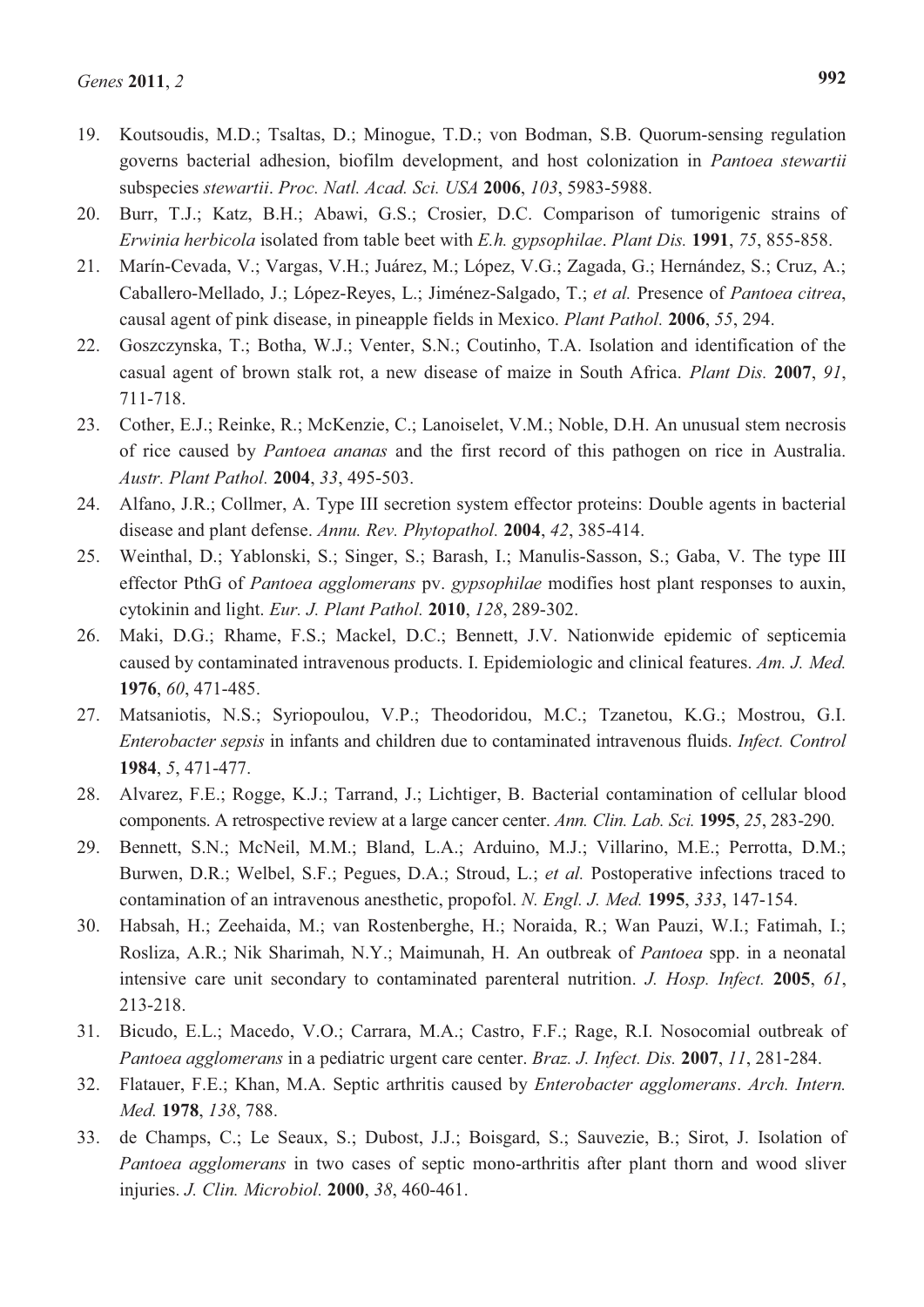- 34. Kratz, A.; Greenberg, D.; Barki, Y.; Cohen, E.; Lifshitz, M. *Pantoea agglomerans* as a cause of septic arthritis after palm tree thorn injury; case report and literature review. *Arch. Dis. Child.*  **2003**, *88*, 542-544.
- 35. Schmid, H.; Schubert, S.; Weber, C.; Bogner, J.R. Isolation of a *Pantoea dispersa*-like strain from a 71-year-old woman with acute myeloid leukemia and multiple myeloma. *Infection* **2003**, *31*, 66-67.
- 36. de Baere, T.; Verhelst, R.; Labit, C.; Verschraegen, G.; Wauters, G.; Claeys, G.; Vaneechoutte, M. Bacteremic infection with *Pantoea ananatis*. *J. Clin. Microbiol.* **2004**, *42*, 4393-4395.
- 37. Brady, C.L.; Cleenwerck, I.; Venter, S.N.; Engelbeen, K.; de Vos, P.; Coutinho, T.A. Emended description of the genus *Pantoea*, description of four species from human clinical samples, *Pantoea septica* sp. nov., *Pantoea eucrina* sp. nov., *Pantoea brenneri* sp. nov. and *Pantoea conspicua* sp. nov., and transfer of *Pectobacterium cypripedii* (Hori 1911) Brenner *et al*. 1973 emend. Hauben *et al*. 1998 to the genus as *Pantoea cypripedii* comb. nov. *Int. J. Syst. Evol. Microbiol.* **2010**, *60*, 2430-2440.
- 38. Volksch, B.; Thon, S.; Jacobsen, I.D.; Gube, M. Polyphasic study of plant- and clinic-associated *Pantoea agglomerans* strains reveals indistinguishable virulence potential. *Infect. Genet. Evol.*  **2009**, *9*, 1381-1391.
- 39. Coenye, T.; Vandamme, P. Diversity and significance of *Burkholderia species* occupying diverse ecological niches. *Environ. Microbiol.* **2003**, *5*, 719-729.
- 40. Maeda, Y.; Kiba, A.; Ohnishi, K.; Hikichi, Y. Implications of amino acid substitutions in GyrA at position 83 in terms of oxolinic acid resistance in field isolates of *Burkholderia glumae*, a causal agent of bacterial seedling rot and grain rot of rice. *Appl. Environ. Microbiol.* **2004**, *70*, 5613-5620.
- 41. Kang, Y.; Kim, J.; Kim, S.; Kim, H.; Lim, J.Y.; Kim, M.; Kwak, J.; Moon, J.S.; Hwang, I. Proteomic analysis of the proteins regulated by HrpB from the plant pathogenic bacterium *Burkholderia glumae*. *Proteomics* **2008**, *8*, 106-121.
- 42. Stevens, M.P.; Haque, A.; Atkins, T.; Hill, J.; Wood, M.W.; Easton, A.; Nelson, M.; Underwood-Fowler, C.; Titball, R.W.; Bancroft, G.J.; *et al.* Attenuated virulence and protective efficacy of a *Burkholderia pseudomallei* bsa type III secretion mutant in murine models of melioidosis. *Microbiology* **2004**, *150*, 2669-2676.
- 43. Winstanley, C.; Hart, C.A. Presence of type III secretion genes in *Burkholderia pseudomallei*  correlates with Ara(-) phenotypes. *J. Clin. Microbiol.* **2000**, *38*, 883-885.
- 44. di Cello, F.; Bevivino, A.; Chiarini, L.; Fani, R.; Paffetti, D.; Tabacchioni, S.; Dalmastri, C. Biodiversity of a *Burkholderia cepacia* population isolated from the maize rhizosphere at different plant growth stages. *Appl. Environ. Microbiol.* **1997**, *63*, 4485-4493.
- 45. Mahenthiralingam, E.; Urban, T.A.; Goldberg, J.B. The multifarious, multireplicon *Burkholderia cepacia* complex. *Nat. Rev. Microbiol.* **2005**, *3*, 144-156.
- 46. Govan, J.R.; Hughes, J.E.; Vandamme, P. *Burkholderia cepacia*: Medical, taxonomic and ecological issues. *J. Med. Microbiol.* **1996**, *45*, 395-407.
- 47. Ballard, R.W.; Palleroni, N.J.; Doudoroff, M.; Stanier, R.Y.; Mandel, M. Taxonomy of the aerobic *pseudomonads*: *Pseudomonas cepacia*, *P. marginata*, *P. alliicola* and *P. caryophylli*. *J. Gen. Microbiol.* **1970**, *60*, 199-214.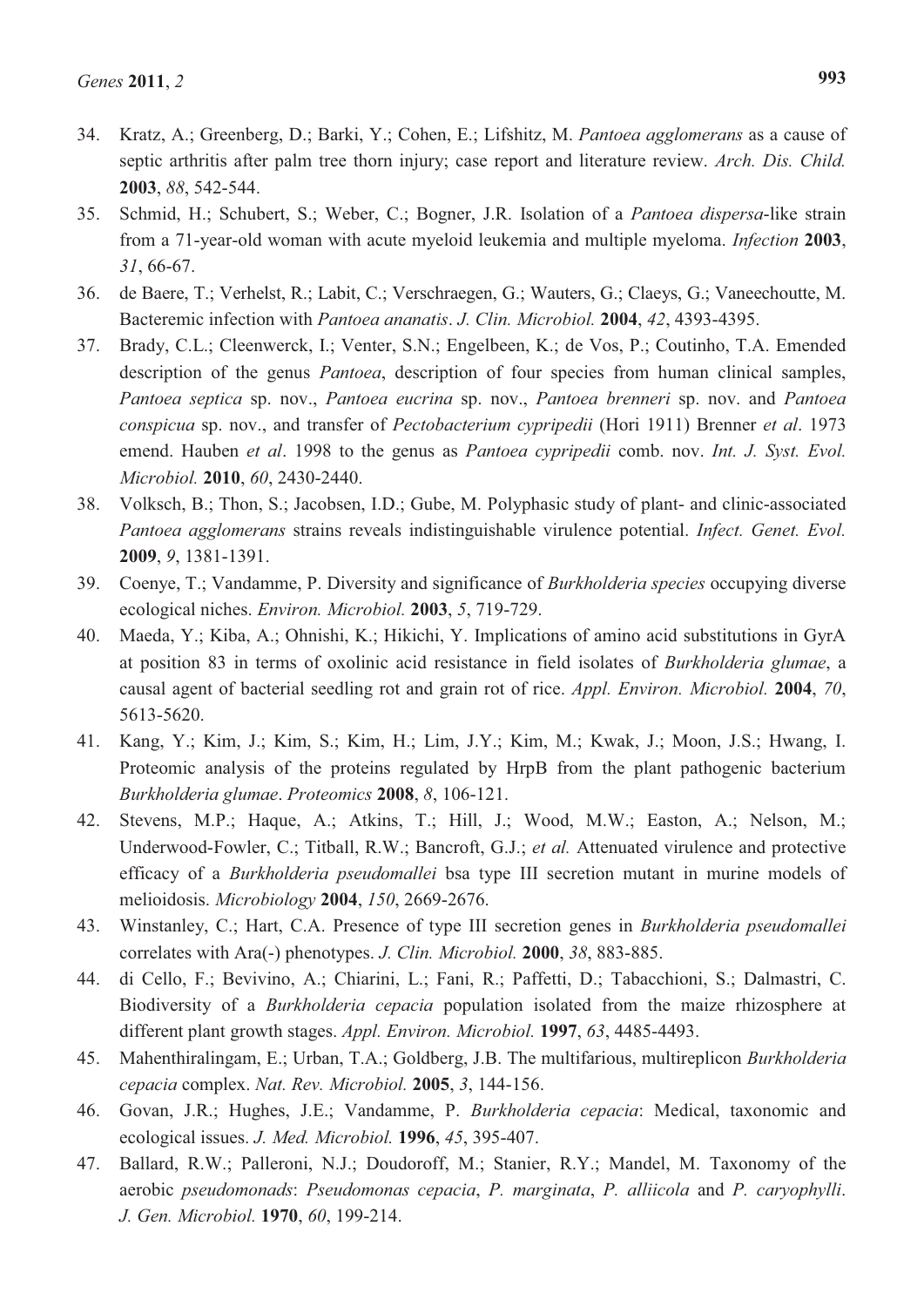- 48. Govan, J.R.; Brown, P.H.; Maddison, J.; Doherty, C.J.; Nelson, J.W.; Dodd, M.; Greening, A.P.; Webb, A.K. Evidence for transmission of *Pseudomonas cepacia* by social contact in cystic fibrosis. *Lancet* **1993**, *342*, 15-19.
- 49. Holmes, A.; Nolan, R.; Taylor, R.; Finley, R.; Riley, M.; Jiang, R.Z.; Steinbach, S.; Goldstein, R. An epidemic of *Burkholderia cepacia* transmitted between patients with and without cystic fibrosis. *J. Infect. Dis.* **1999**, *179*, 1197-1205.
- 50. LiPuma, J.J. *Burkholderia cepacia*. Management issues and new insights. *Clin. Chest Med.* **1998**, *19*, 473-486.
- 51. Graves, M.; Robin, T.; Chipman, A.M.; Wong, J.; Khashe, S.; Janda, J.M. Four additional cases of *Burkholderia gladioli* infection with microbiological correlates and review. *Clin. Infect. Dis.*  **1997**, *25*, 838-842.
- 52. Schwab, U.; Leigh, M.; Ribeiro, C.; Yankaskas, J.; Burns, K.; Gilligan, P.; Sokol, P.; Boucher, R. Patterns of epithelial cell invasion by different species of the *Burkholderia cepacia* complex in well-differentiated human airway epithelia. *Infect. Immun.* **2002**, *70*, 4547-4555.
- 53. Diggle, S.P.; Lumjiaktase, P.; Dipilato, F.; Winzer, K.; Kunakorn, M.; Barrett, D.A.; Chhabra, S.R.; Camara, M.; Williams, P. Functional genetic analysis reveals a 2-Alkyl-4-quinolone signaling system in the human pathogen *Burkholderia pseudomallei* and related bacteria. *Chem. Biol.*  **2006**, *13*, 701-710.
- 54. DeShazer, D.; Waag, D.M.; Fritz, D.L.; Woods, D.E. Identification of a *Burkholderia mallei* polysaccharide gene cluster by subtractive hybridization and demonstration that the encoded capsule is an essential virulence determinant. *Microb. Pathog.* **2001**, *30*, 253-269.
- 55. Fluit, A.C.; Schmitz, F.J.; Verhoef, J. Frequency of isolation of pathogens from bloodstream, nosocomial pneumonia, skin and soft tissue, and urinary tract infections occurring in European patients. *Eur. J. Clin. Microbiol. Infect. Dis.* **2001**, *20*, 188-191.
- 56. Mead, P.S.; Slutsker, L.; Dietz, V.; McCaig, L.F.; Bresee, J.S.; Shapiro, C.; Griffin, P.M.; Tauxe, R.V. Food-related illness and death in the United States. *Emerg. Infect. Dis.* **1999**, *5*, 607-625.
- 57. Wisplinghoff, H.; Bischoff, T.; Tallent, S.M.; Seifert, H.; Wenzel, R.P.; Edmond, M.B. Nosocomial bloodstream infections in US hospitals: Analysis of 24,179 cases from a prospective nationwide surveillance study. *Clin. Infect. Dis.* **2004**, *39*, 309-317.
- 58. Jha, A.K.; Bais, H.P.; Vivanco, J.M. *Enterococcus faecalis* mammalian virulence-related factors exhibit potent pathogenicity in the *Arabidopsis thaliana* plant model. *Infect. Immun.* **2005**, *73*, 464-475.
- 59. Coburn, B.; Li, Y.; Owen, D.; Vallance, B.A.; Finlay, B.B. *Salmonella enterica* serovar Typhimurium pathogenicity island 2 is necessary for complete virulence in a mouse model of infectious enterocolitis. *Infect. Immun.* **2005**, *73*, 3219-3227.
- 60. Schmitt, C.K.; Ikeda, J.S.; Darnell, S.C.; Watson, P.R.; Bispham, J.; Wallis, T.S.; Weinstein, D.L.; Metcalf, E.S.; O'Brien, A.D. Absence of all components of the flagellar export and synthesis machinery differentially alters virulence of *Salmonella enterica* serovar Typhimurium in models of typhoid fever, survival in macrophages, tissue culture invasiveness, and calf enterocolitis. *Infect. Immun.* **2001**, *69*, 5619-5625.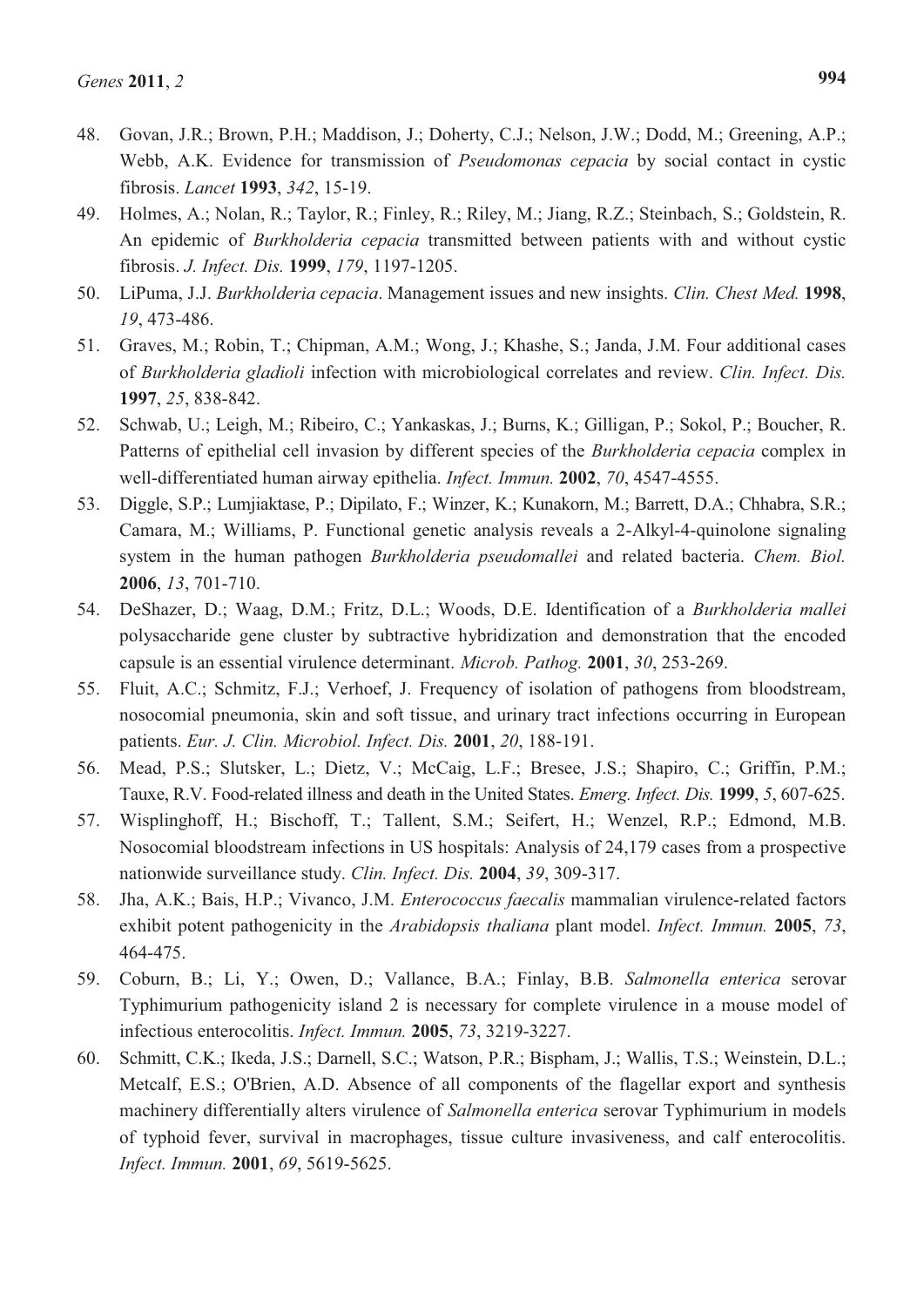- 61. Stevanin, T.M.; Poole, R.K.; Demoncheaux, E.A.; Read, R.C. Flavohemoglobin Hmp protects *Salmonella enterica* serovar Typhimurium from nitric oxide-related killing by human macrophages. *Infect. Immun.* **2002**, *70*, 4399-4405.
- 62. Barak, J.D.; Kramer, L.C.; Hao, L.Y. Colonization of tomato plants by *Salmonella enterica* is cultivar dependent, and type 1 trichomes are preferred colonization sites. *Appl. Environ. Microbiol.* **2011**, *77*, 498-504.
- 63. Barak, J.D.; Gorski, L.; Naraghi-Arani, P.; Charkowski, A.O. *Salmonella enterica* virulence genes are required for bacterial attachment to plant tissue. *Appl. Environ. Microbiol.* **2005**, *71*, 5685-5691.
- 64. Schikora, A.; Carreri, A.; Charpentier, E.; Hirt, H. The dark side of the salad: *Salmonella typhimurium* overcomes the innate immune response of *Arabidopsis thaliana* and shows an endopathogenic lifestyle. *PLoS ONE* **2008**, *3*, e2279.
- 65. Cooley, M.B.; Miller, W.G.; Mandrell, R.E. Colonization of *Arabidopsis thaliana* with *Salmonella enterica* and enterohemorrhagic *Escherichia coli* O157:H7 and competition by *Enterobacter asburiae*. *Appl. Environ. Microbiol.* **2003**, *69*, 4915-4926.
- 66. Dreyfus, G.; Williams, A.W.; Kawagishi, I.; Macnab, R.M. Genetic and biochemical analysis of *Salmonella typhimurium* FliI, a flagellar protein related to the catalytic subunit of the FoF1 ATPase and to virulence proteins of mammalian and plant pathogens. *J. Bacteriol.* **1993**, *175*, 3131-3138.
- 67. Kurz, C.L.; Chauvet, S.; Andres, E.; Aurouze, M.; Vallet, I.; Michel, G.P.; Uh, M.; Celli, J.; Filloux, A.; de Bentzmann, S.; *et al.* Virulence factors of the human opportunistic pathogen *Serratia marcescens* identified by *in vivo* screening. *EMBO J.* **2003**, *22*, 1451-1460.
- 68. Lyerly, D.; Gray, L.; Kreger, A. Characterization of rabbit corneal damage produced by *Serratia keratitis* and by a *Serratia protease*. *Infect. Immun.* **1981**, *33*, 927-932.
- 69. Rascoe, J.; Berg, M.; Melcher, U.; Mitchell, F.L.; Bruton, B.D.; Pair, S.D.; Fletcher, J. Identification, phylogenetic analysis, and biological characterization of *Serratia marcescens* strains causing cucurbit yellow vine disease. *Phytopathology* **2003**, *93*, 1233-1239.
- 70. Bruton, D.B.; Mitchell, F.; Fletcher, J.; Pair, S.D.; Wayadande, A.; Melcher, U.; Brady, J.; Bextine, B.; Popham, T.W. *Serratia marcescens*, a phloem-colonizing, squash bug-transmitted bacterium: Casual agent of cucurbit yellow vine disease. *Plant Dis.* **1998**, *87*, 512-520.
- 71. Bruton, D.B.; Brady, J.; Mitchell, F.; Bextine, B.; Wayadande, A.; Pair, S.D.; Fletcher, J.; Melcher, U. Yellow vine of cucurbits: Pathogenicity of *Serratia marcescens* and transmission by *Anasa tristis. Phytopathology* **2001**, *91*, S11.
- 72. Labbate, M.; Queek, S.Y.; Koh, K.S.; Rice, S.A.; Givskov, M.; Kjelleberg, S. Quorum sensing-controlled biofilm development in *Serratia liquefaciens* MG1. *J. Bacteriol.* **2004**, *186*, 692-698.
- 73. Labbate, M.; Zhu, H.; Thung, L.; Bandara, R.; Larsen, M.R.; Willcox, M.D.P.; Givskov, M.; Rice, S.A.; Kjelleberg, S. Quorum sensing regulation of adhesion in *Serratia marcescens* MG1 is surface dependent. *J. Bacteriol.* **2007**, *189*, 2702-2711.
- 74. Shanks, R.M.Q.; Stella, N.A.; Kalivoda, E.J.; Doe, M.R.; O'Dee, D.A.; Lathrop, K.L.; Guo, F.L.; Nau, G.J. A *Serratia marcescens* OxyR homolog mediates surface attachment and biofilm formation. *J. Bacteriol.* **2007**, *189*, 7262-7272.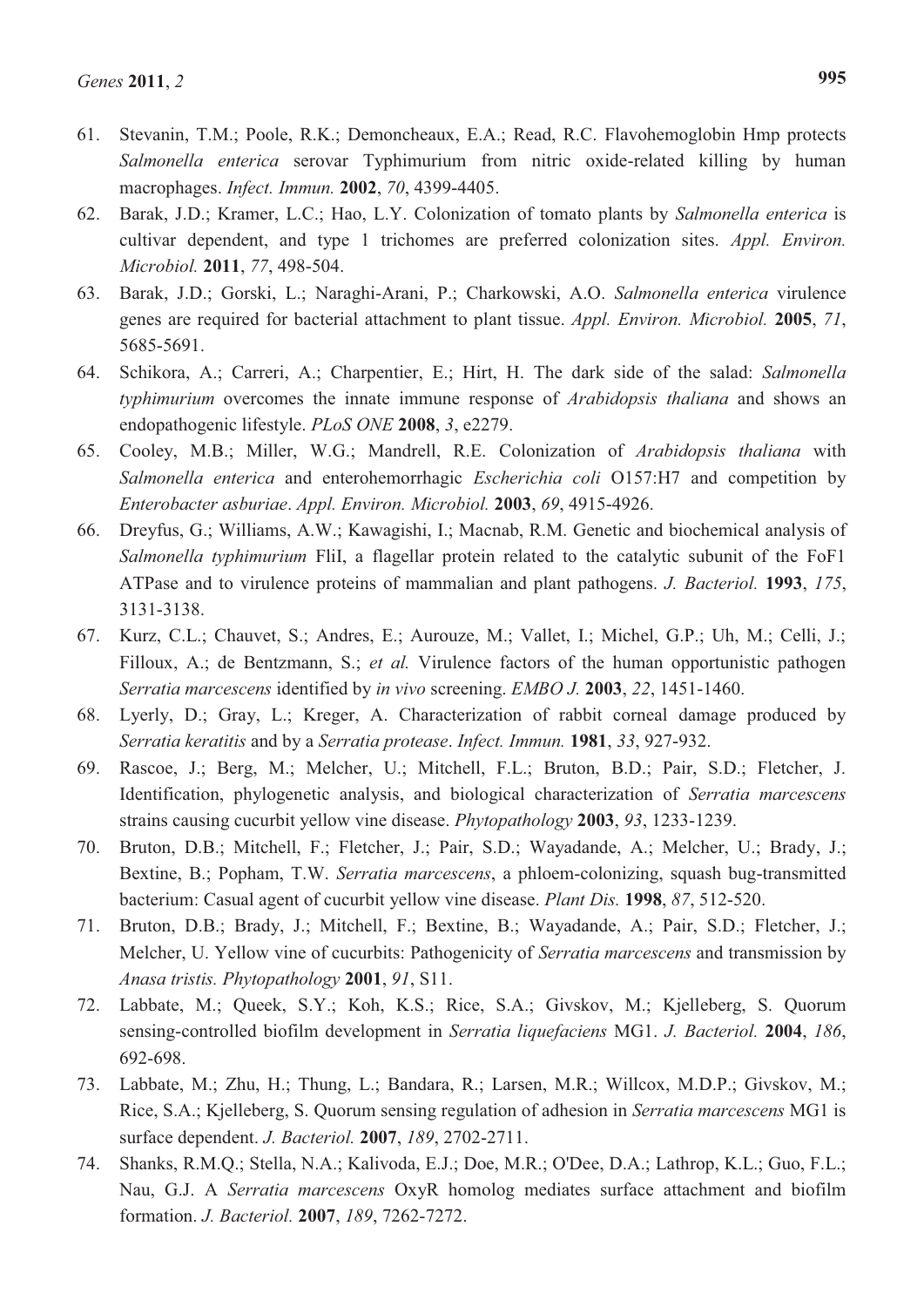- 76. Paton, A.W.; Paton, J.C. *Enterobacter cloacae* producing a Shiga-like toxin II-related cytotoxin associated with a case of hemolytic-uremic syndrome. *J. Clin. Microbiol.* **1996**, *34*, 463-465.
- 77. de Kort, G.; Bolton, A.; Martin, G.; Stephen, J.; van de Klundert, J.A. Invasion of rabbit ileal tissue by *Enterobacter cloacae* varies with the concentration of OmpX in the outer membrane. *Infect. Immun.* **1994**, *62*, 4722-4726.
- 78. Nishijima, K.A.; Wall, M.M.; Siderhurst, M.S. Demonstrating pathogenicity of *Enterobacter cloacae* on macadamia and identifying associated volatiles of gray kernel of macadamia in Hawaii. *Plant Dis.* **2007**, *91*, 1221-1228.
- 79. Takahashi, Y.; Takahashi, K.; Watanabe, K.; Kawano, T. Bacterial black spot caused by *Burkholderia andropogonis* on *Odontoglossum* and intergeneric hybrid orchids. *J. Gen. Plant. Pathol.* **2004**, *70*, 284-287.
- 80. Murray, B.E. Diversity among the multidrug-resistant *enterococci*. *Emerg. Infect. Dis.* **1998**, *4*, 46-65.
- 81. Ike, Y.; Hashimoto, H.; Clewell, D.B. Hemolysin of *Streptococcus faecalis* subspecies zymogenes contributes to virulence in mice. *Infect. Immun.* **1984**, *45*, 528-530.
- 82. Mohamed, J.A.; Huang, D.B. Biofilm formation by *enterococci*. *J. Med. Microbiol.* **2007**, *56*, 1581-1588.
- 83. Shankar, N.; Lockatell, C.V.; Baghdayan, A.S.; Drachenberg, C.; Gilmore, M.S.; Johnson, D.E. Role of *Enterococcus faecalis* surface protein Esp in the pathogenesis of ascending urinary tract infection. *Infect. Immun.* **2001**, *69*, 4366-4372.
- 84. Park, S.Y.; Kim, K.M.; Lee, J.H.; Seo, S.J.; Lee, I.H. Extracellular gelatinase of *Enterococcus faecalis* destroys a defense system in insect hemolymph and human serum. *Infect. Immun.* **2007**, *75*, 1861-1869.
- 85. Pearce-Duvet, J.M. The origin of human pathogens: Evaluating the role of agriculture and domestic animals in the evolution of human disease. *Biol. Rev. Camb. Philos. Soc.* **2006**, *81*, 369-382.
- 86. Muller, H.E. Occurrence and pathogenic role of *Morganella-Proteus-Providencia* group bacteria in human feces. *J. Clin. Microbiol.* **1986**, *23*, 404-405.
- 87. Beatson, S. Pharaoh's ants as pathogen vectors in hospitals. *Lancet* **1972**, *299*, 425-427.
- 88. Fotedar, R.; Banerjee, U.; Singh, S.; Shriniwas; Verma, A.K. The housefly (*Musca domestica*) as a carrier of pathogenic microorganisms in a hospital environment. *J. Hosp. Infect.* **1992**, *20*, 209-215.
- 89. Stavrinides, J. Origin and Evolution of Phytopathogenic Bacteria. In *Plant Pathogenic Bacteria: Genomics and Molecular Biology*; Jackson, R.W., Ed.; Caister Academic Press: Norfolk, UK, 2009.
- 90. Palleroni, N. *The Genus Pseudomonas*; The Williams & Wilkins Co.: Baltimore, MD, USA, 1984; Volume 1.
- 91. van Baarlen, P.; van Belkum, A.; Summerbell, R.C.; Crous, P.W.; Thomma, B.P.H.J. Molecular mechanisms of pathogenicity: How do pathogenic microorganisms develop cross-kingdom host jumps? *FEMS Microbiol. Rev.* **2007**, *31*, 239-277.